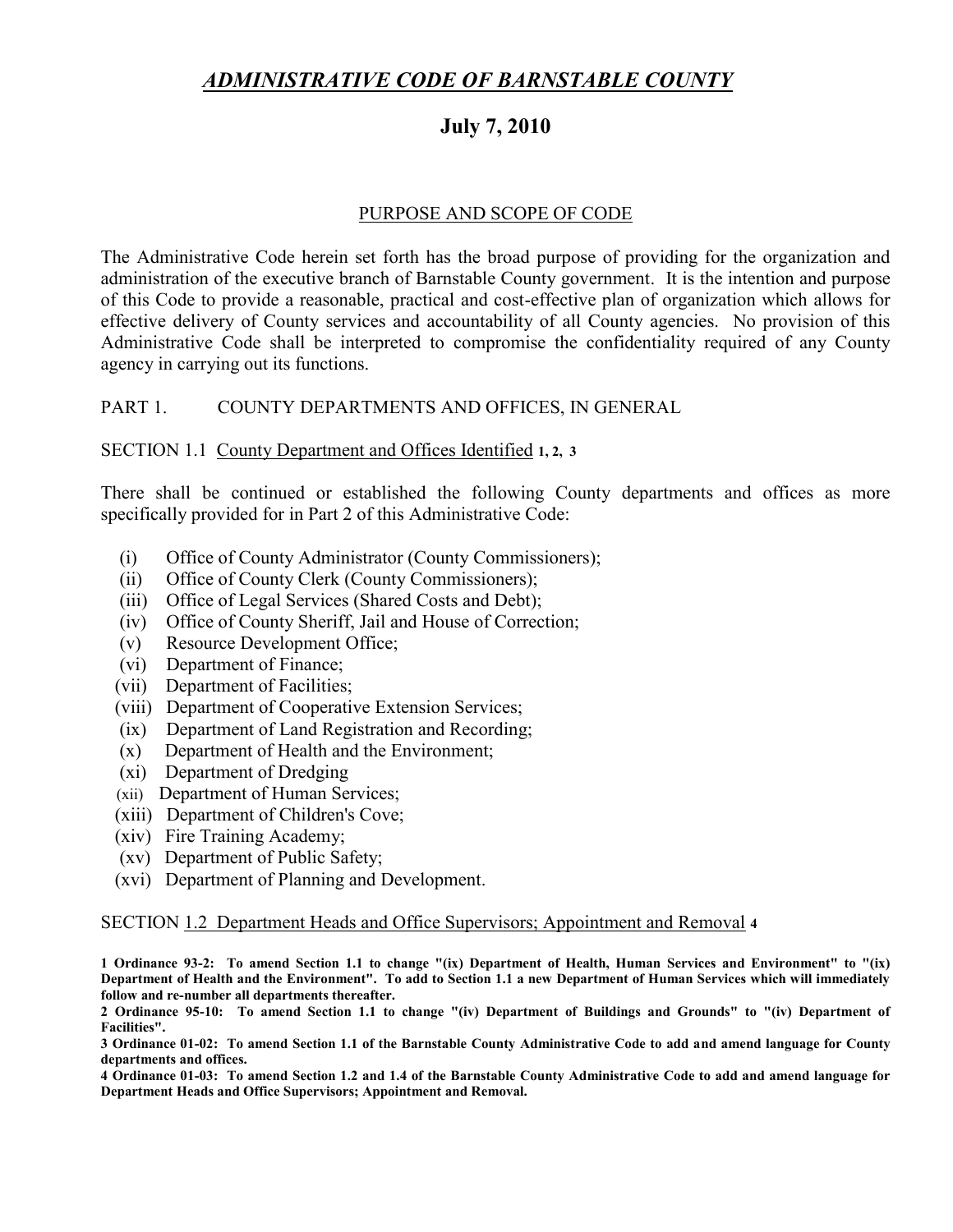#### **Administrative Code of Barnstable County page 2 July 7, 2010**

Each County department or office shall be under the general charge and direction of an elected official or a department head or office supervisor appointed by the Board of County Commissioners pursuant to BCHRC § 3-5. Every department head and office supervisor appointed by the Board of County Commissioners shall be a person especially fitted by education, training and experience to perform the duties of the department or office to which appointed and shall be appointed for an indefinite term of office subject to an annual review of performance. With the consent of the Assembly of Delegates, the Board of County Commissioners may appoint a department head or office supervisor to supervise and direct the operations of more than one department or office.

The Board of County Commissioners may remove an appointed department head or office supervisor for proper cause in accordance with Section 1.4 of this Code and shall report such action to the Assembly of Delegates.

## SECTION 1.3 Responsibilities of Department Heads and Office Supervisors

Each County department head or supervisor of an office is subject to the administrative direction of the County Administrator and to general supervision and direction of the Board of County Commissioners, in accordance with the Barnstable County Home Rule Charter.

It is recognized that certain department heads, both elected and appointed, have statutory authority and responsibilities apart from or in addition to those which derive from the Barnstable County Home Rule Charter. Nothing in this Code shall derogate from their responsibility and authority under those statutes. Department heads and office supervisors shall:

- (i) organize the operations and the work of their respective departments or offices;
- (ii) direct, supervise and coordinate the work of the department or office in order to meet the mission of the department or office;
- (iii) coordinate work activities, assignments and projects with other County departments and offices in order to maximize resources;
- (iv) insure that policies of the department or office are consistent with those of the County;
- (v) circulate all grant applications to the Board of County Commissioners prior to the submission of such applications;
- (vi) follow all personnel, purchasing and other administrative procedures of the County;
- (vii) manage budgeted resources in manner consistent with appropriations and County policies;
- (viii) keep the County Administrator and the Board of County Commissioners informed concerning departmental or office activities;
- (ix) make periodic reports to the County Administrator and special reports as necessary;
- (x) identify and report opportunities for inter-local cooperation and regional and shared service delivery to the County Administrator and the Board of County Commissioners; and
- (xi) notify the Board of County Commissioners of any legal proceeding brought or expected to be brought against the County or any officer of the County as soon as possible after having knowledge of any such legal proceeding.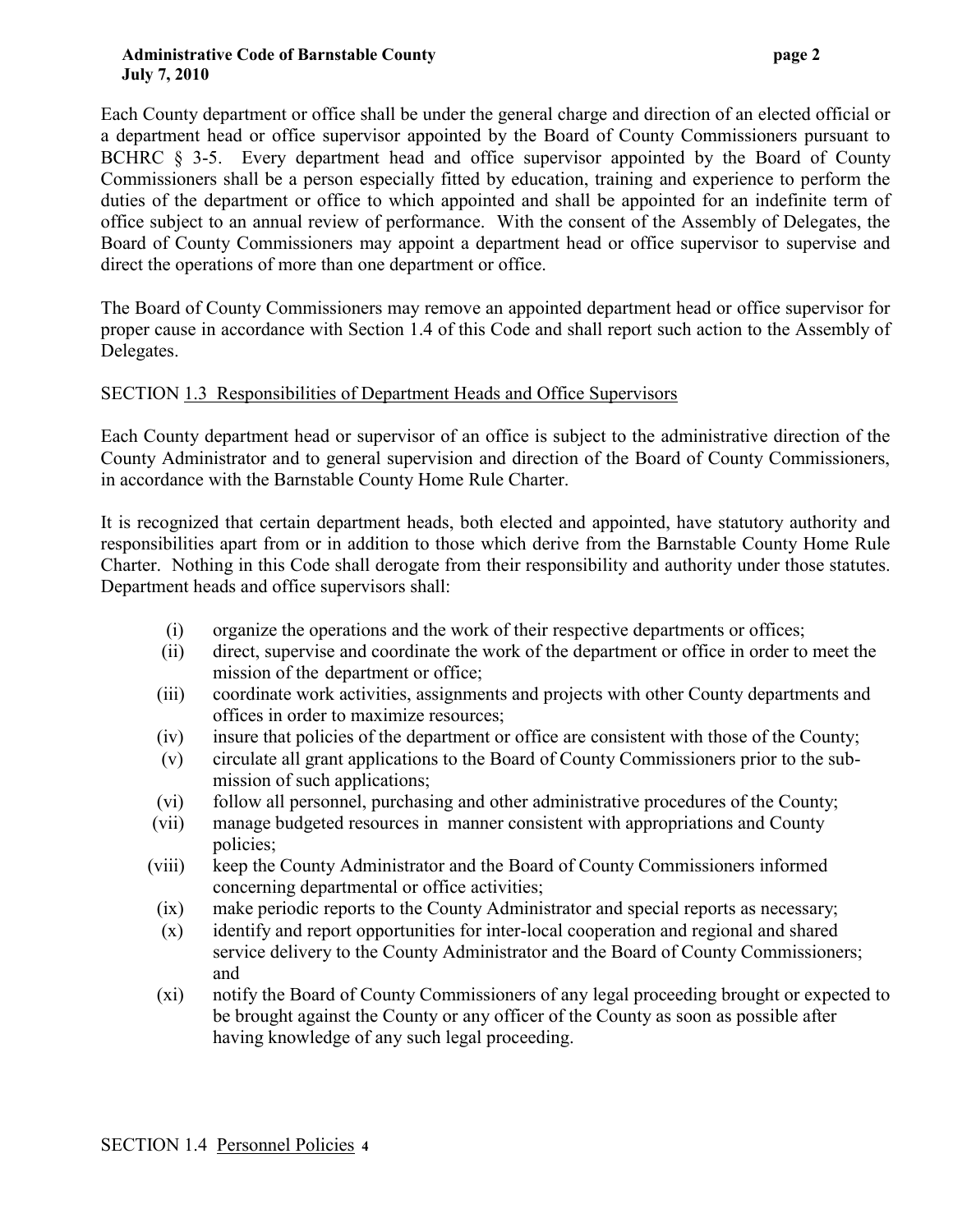Pursuant to Section 3-2 of the BCHRC, the executive powers of the County are vested in the Board of County Commissioners. The County Commissioners establish a system of personnel administration governing the terms and conditions of employment within the County of Barnstable through the Barnstable County Personnel Policies and Procedures Manual. The policies and procedures are adopted pursuant to Massachusetts General Law and the BCHRC.

# PART 2. COUNTY DEPARTMENTS AND OFFICES, IN PARTICULAR **5**

## SECTION 2.1 Office of County Administrator

(a) County Administrator **6** 

The Board of County Commissioners shall appoint a County Administrator in accordance with BCHRC, § 3-10. The Board of County Commissioners shall appoint a County Administrator for an indefinite term subject to an annual review of performance. The County Administrator shall be a person especially fitted by education, training and experience in public administration to perform the duties of the office. The County Administrative need not be a resident of Barnstable County at the time of appointment to the office, but the Administrator shall establish a residence in the County within a reasonable time. The Commissioners may waive the residency requirement for good cause for a period not to exceed two years. If after the two year period the Administrator has not been able to establish residence in the County, the Assembly of Delegates, upon request from the Commissioners, may extend the waiver for good cause. The County Administrator may be removed in accordance with provisions of BCHRC § 3- 15.

## (b) Powers, Duties and Responsibilities

The County Administrator shall have, possess and may exercise all powers, rights, and duties commonly associated with the office of chief administrative officer of a local governmental unit, as set forth in BCHRC § 3-11, and exercise general administrative supervision over all County agencies, unless otherwise provided by law, as set forth in BCHRC § 3-10 (c). The County Administrator may authorize any subordinate officer, department head or employee of the County to exercise any power, function or duty assigned by charter to the County Administrator, provided that all acts performed under such delegation shall be deemed to be the acts of the County Administrator, as set forth in the BCHRC § 3-13. The County Administrator shall identify opportunities for inter-local cooperation, regional and shared service delivery. The County Administrator shall, under the policy direction of the Board of County Commissioners, market regional service-delivery opportunities to governmental units within the County. The County Administrator shall be responsible for County personnel management including management of a merit personnel system as set forth in BCHRC  $\S$  4-2 (b) 5. The powers and duties specifically assigned to the County Administrator are set forth in BCHRC  $\S$  3-11 (a) to (1). Any administrative responsibility or function not assigned by law or this Administrative Code to a department or office, unless otherwise provided by the Barnstable County Home Rule Charter, shall be assumed by the County Administrator.

**<sup>5</sup> Ordinance 01-15: To amend the Barnstable County Administrative Code to reorganize the listing of the Departments to more closely reflect the structure in the County budget.**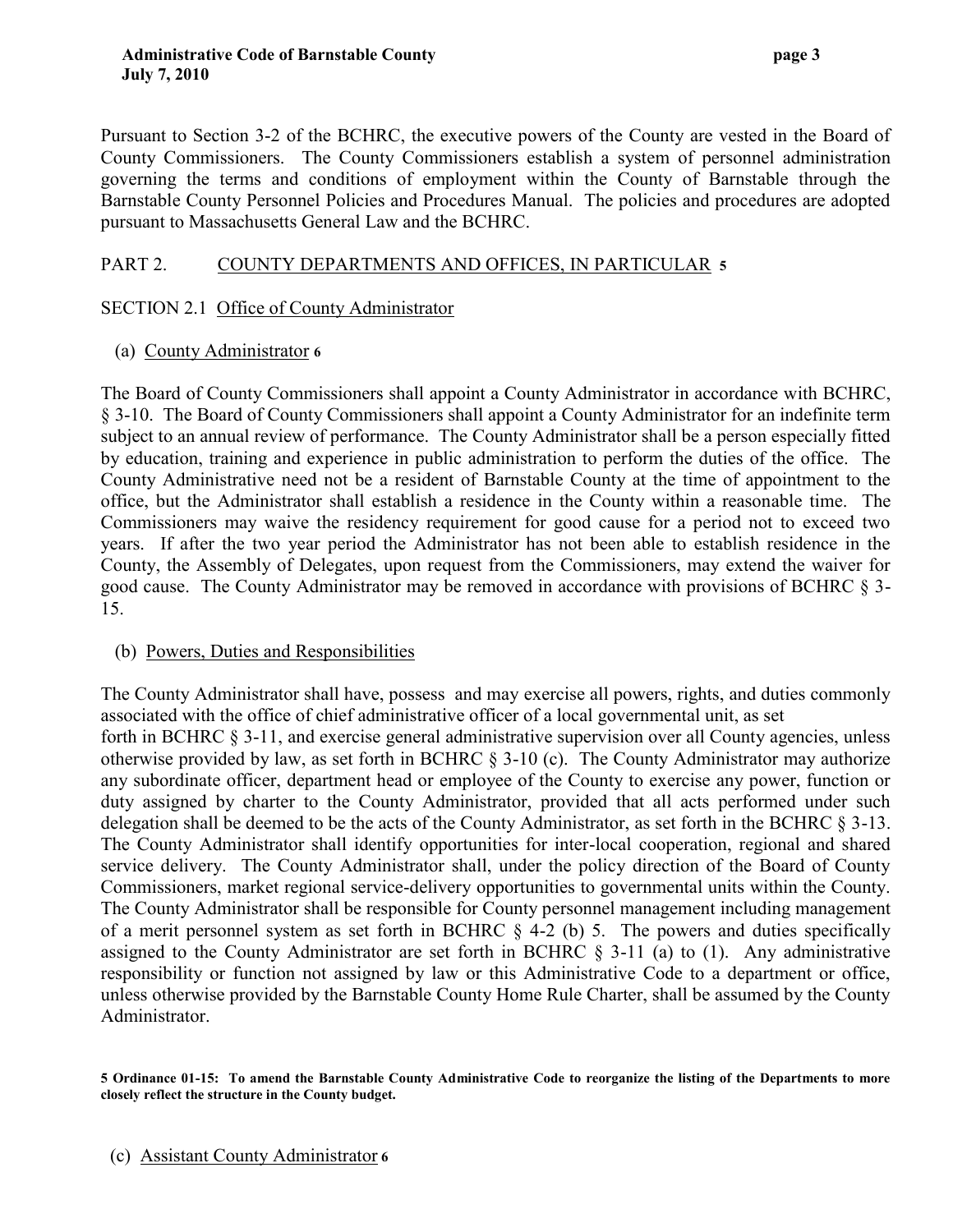The Board of County Commissioners shall appoint an Assistant County Administrator.

(d) Powers, Duties and Responsibilities

The Assistant County Administrator shall assist the County Administrator with the development of policy and procedure recommendations relating to all aspects of County government. The Assistant County Administrator acts as the County Administrator in the absence of the County Administrator. The Assistant County Administrator acts as the County Human Resources Director and advises the County Administrator and the County Commissioners on personnel matters. The Assistant County Administrator has supervisory responsibility for the Office of the County Commissioners, Dredge Department, Resource Development Department, Cape Light Compact, Human Services Department, and Children's Cove.

## SECTION 2.2 Office of County Clerk **7**

(a) County Clerk

The Board of County Commissioners shall appoint a County Clerk for a one-year term subject to an annual review of performance.

(b) Powers, Duties and Responsibilities

The Clerk shall be a person especially qualified by education, training and experience to perform the duties of the office. The office of the County Clerk shall coordinate and supervise all election and election related matters affecting County government with city and town clerks, boards of registrars of voters, election commissions and other local officers performing similar duties. The Clerk may, if chosen by the Assembly of Delegates, serve as Clerk of the Assembly of Delegates. The County Clerk shall have such other powers and duties as may be provided by County ordinance or the Administrative Code.

#### SECTION 2.3 Office of Legal Services **8**

(a) Legal Services Generally

The Board of County Commissioners shall coordinate and administer legal services for all County departments, offices and agencies and may appoint a General Counsel for the County for a definite term of office to be established by the Board of County Commissioners. Retention of General or Special Counsel by a department head or employee is prohibited unless authorized by the Board of County Commissioners or County Administrator.

**8 Ordinance 97-9: To change Section 2.4 (c) "Special Counsel, Coordination of Legal Services" of the Barnstable County Administrative Code by adding "(d) Counsel for the Assembly of Delegates".**

(b) General Counsel

**<sup>6</sup> Ordinance 01-04: To amend Part 2, Section 2 of the Barnstable County Administrative Code to add and amend language for Office of County Administrator.**

**<sup>7</sup> Ordinance 01-05: To amend Part 2, Section 2.2 of the Barnstable County Administrative Code to add and amend language for the County Clerk.**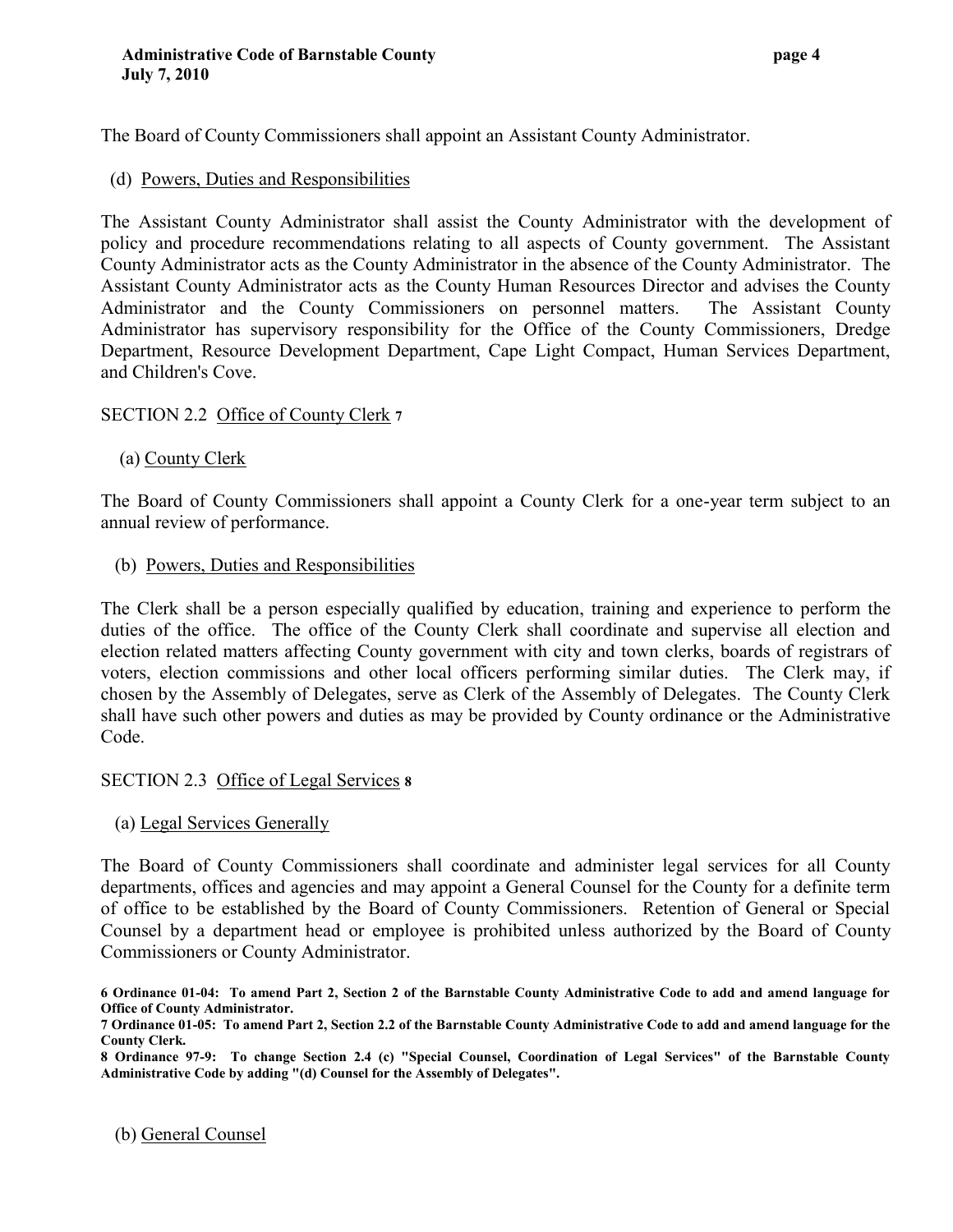#### **Administrative Code of Barnstable County page 5 July 7, 2010**

The County Counsel shall perform such duties as may be required and directed by the Board of County Commissioners to meet the general legal service need of the County including the prosecution, defense or compromise of claims, actions and proceeding to which the County is a party. The General Counsel shall prosecute actions and proceedings by direction of the Board of County Commissioners and shall generally advise County officers and agencies. The General Counsel shall have such other powers, duties and responsibilities as may be provided by County Ordinance or this Administrative Code.

# (c) Special Counsel, Coordination of Legal Services

It is understood that County departments, offices and agencies may have different and unique needs for legal services and, thus, appropriations for special legal services or special counsel are expected. Nothing in this section shall limit the authority of the Board of County Commissioners to employ special counsel. In special circumstances, the Board of County Commissioners may also authorize department heads to employ special counsel. Department heads shall provide the Board of County Commissioners with estimated costs for legal services and with detailed summaries on a quarterly basis of the use and costs of legal services.

# (d) Counsel for the Assembly of Delegates

Nothing in this section shall limit the authority of the Assembly of Delegates from utilizing the services of County Counsel or from employing separate counsel.

# SECTION 2.4 Office of the County Sheriff, Jail and House of Corrections

(a) Mode of Selection, Term of Office

There shall be a County Sheriff elected as provided by law.

(b) Powers, Duties and Responsibilities

The County Sheriff shall have the general care and superintendency of all jails and houses of correction maintained by the County. The County Sheriff shall have all of the powers and duties which are given to county sheriffs by the general laws of the commonwealth and such other powers, duties and responsibilities as may be provided by County ordinance or this Administrative Code.

## SECTION 2.5 Resource Development Office **9**

#### (a) Department Generally

There shall be a Department of Resource Development under the direction of the Resource Development Manager.

**9 Ordinance 01-11: To add to the Barnstable County Administrative Code language to establish the Resource Development Office as a department of the County.**

#### (b) Resource Development Manager

The Board of County Commissioners shall appoint a resource development manager.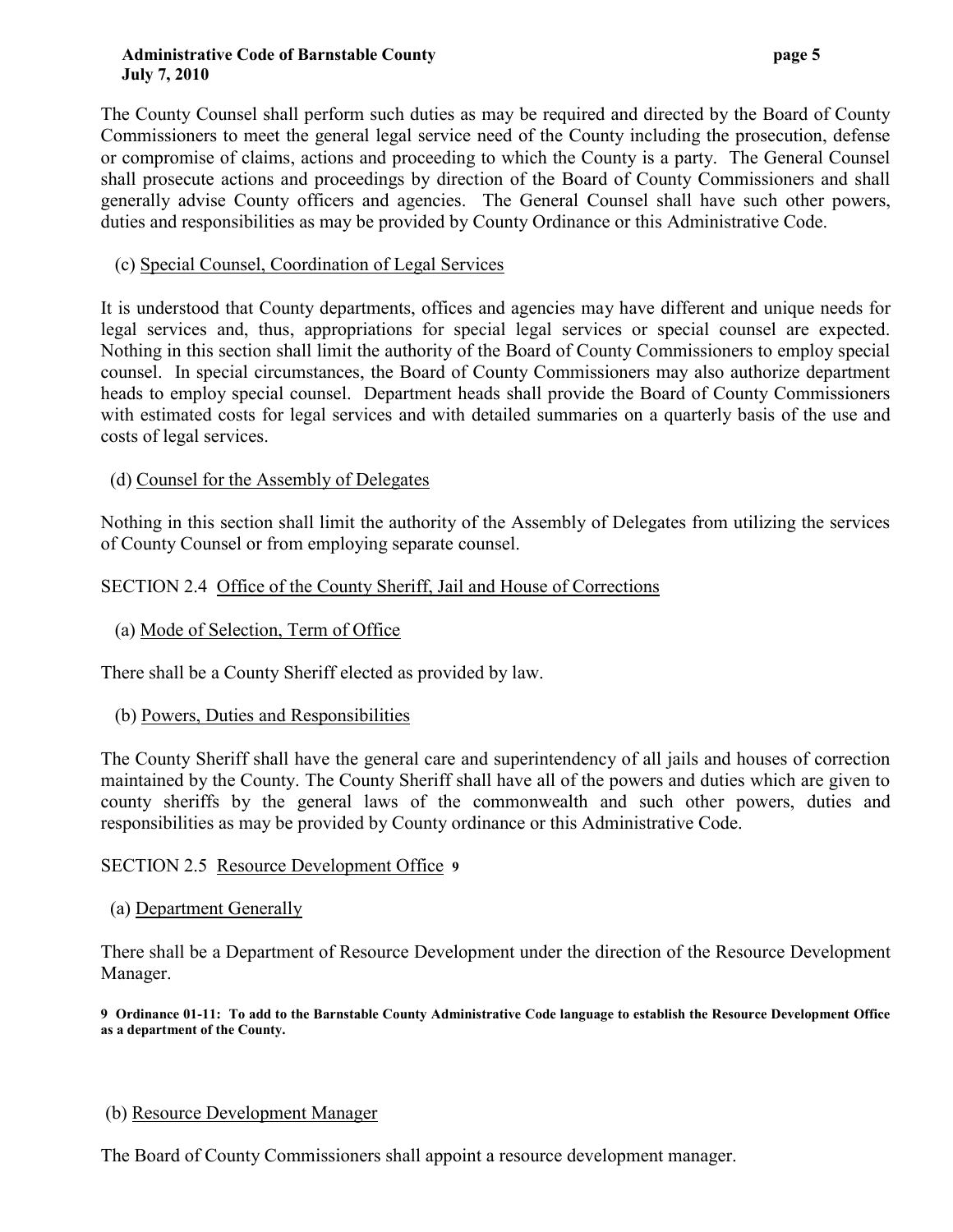#### (c) Powers, Duties and Responsibilities

The goal of the office is to assist and enhance county departmental efforts in acquisition and management of resources and to coordinate regional projects on behalf of the County and the towns. The Department of Resource Development shall have the following powers, duties and responsibilities: to improve the professional administration of County grant programs; to provide technical assistance to the towns on grants and other resource development issues; to identify and acquire grant funding for regional projects that benefit the towns and County such as AmeriCorps.

## SECTION 2.6 Department of Finance

## (a) Department Generally

There shall be a Department of Finance under the direction of the Director of Finance.

## (b) Director of Finance

The Board of County Commissioners shall appoint a Director of Finance.

## (c) Powers, Duties and Responsibilities

The Department of Finance shall have the following powers, duties and responsibilities:

(i) Financial management of Barnstable County including coordination of all financial services and activities; auditing of all financial account; maintenance of all accounting records and other financial statements for all County departments and offices; periodic reporting on the status of accounts; advice, assistance and guidance to all County departments and officers on any matter related to financial or fiscal affairs; payment of all financial obligations on behalf of the County; receipts of all funds due to the County from any source; cash management; investment of County funds; administration of the County payroll; administration of the County group health-insurance program; monitoring throughout the fiscal year the expenditure of funds by County departments and offices, including the periodic reporting to all such departments and offices on the status of accounts with recommendations concerning fiscal and financial policies to be implemented by such departments and offices;

(ii) assistance to the County Administrator in the preparation of the annual operating and capital budgets and in the development of schedules and procedures to be followed by all County departments and offices in executing their budgets; review, analysis and forecasting of trends of County finances and making recommendations thereon to the County Administrator and the Board of County Commissioners;

(iii) oversight of the County's purchase of all goods, materials, supplies and services, including the establishment and maintenance of central purchasing and inventory-control systems for which there shall be a chief procurement officer within the department, as provided in chapter thirty B of the general laws, to be appointed by the Board of County Commissioners for an indefinite term of office subject to an annual review of performance, who shall carry out the functions and responsibilities of the department relative to procurement activities and services of the County; and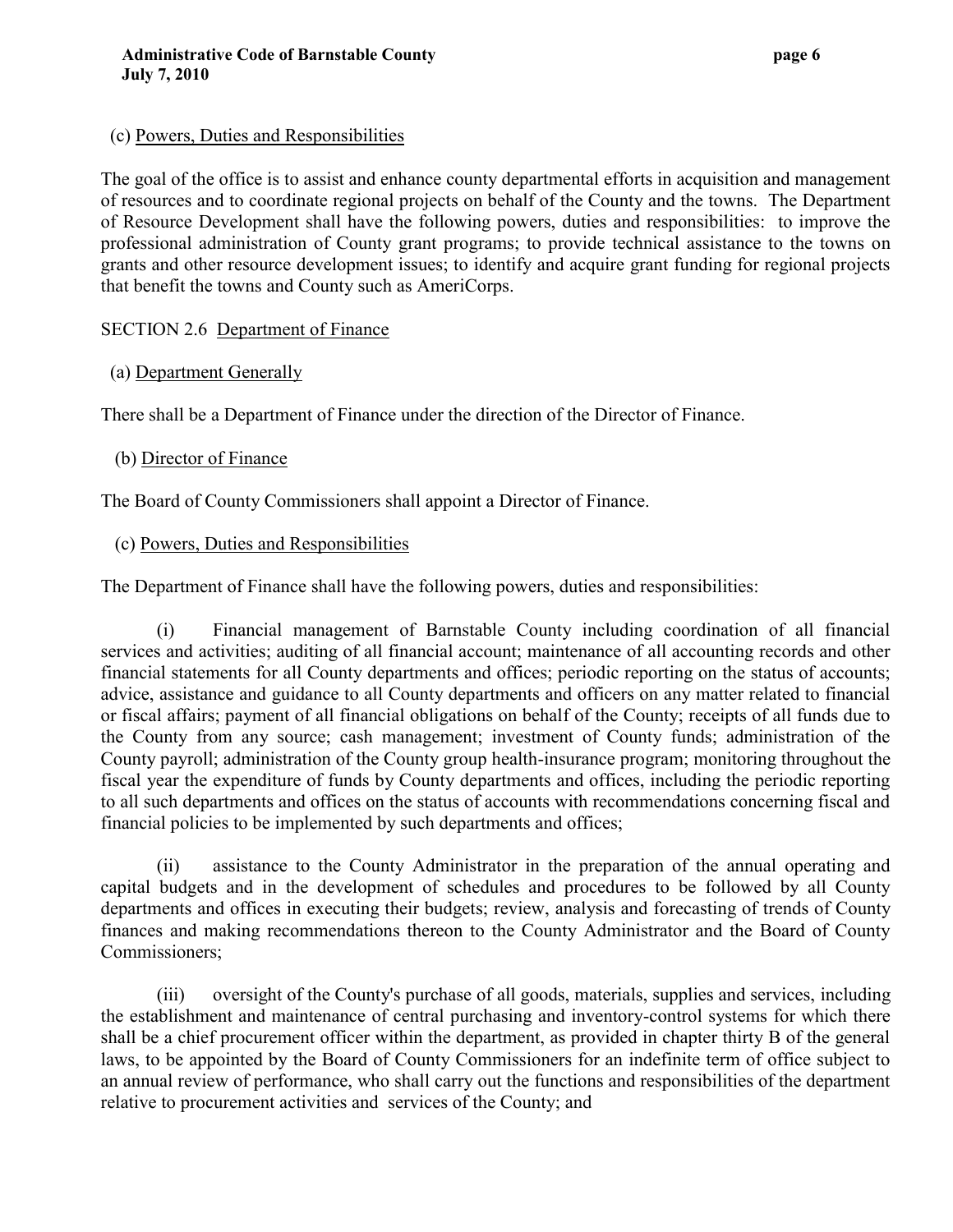#### **Administrative Code of Barnstable County page 7 July 7, 2010**

(iv) information management for the County through coordination of all electronic dataprocessing functions and activities including development, implementation, and acquisition of dataprocessing equipment or services. The department shall have such other powers and duties as may be provided by County ordinance or this Administrative Code.

## (d) County Treasurer **10**

The Director of Finance shall assume all functions, duties and responsibilities of the County treasurer with respect to the retirement system and for all purposes as described in the General Laws.

The County Treasurer shall, within the Department of Finance, exercise all the powers and duties given to county treasurers by the general laws, including the collection and disbursement of County funds, investment of County funds, borrowing of funds, management of cash and preparation of reports on the County's financial status. In addition, the County Treasurer shall have such powers, duties and responsibilities as may be provided by County ordinance or this Administrative Code.

## SECTION 2.7 Department of Facilities **11**

## (a) Department Generally

There shall be a Department of Facilities under the direction of the Director of Facilities.

#### (b) Director of Facilities

The Board of County Commissioners shall appoint a Director of Facilities.

#### (c) Powers, Duties and Responsibilities

The Department of Facilities shall maintain and repair County buildings and properties, except hospital facilities and the Jail and House of Correction, unless authorized by the County Administrator; provide custodial services; provide technical and mechanical services required for the safe and efficient operation of heating, ventilation, air conditioning, plumbing and electrical systems of County buildings; maintain grounds, parking lots, and other facilities as directed. The department shall be responsible for lossprevention management including safety and fire prevention/protection. The department shall be responsible for the management of telephone systems and the collection and distribution of mail. The department shall exercise all other powers, duties and responsibilities as may be provided by County ordinance or this Administrative Code.

#### SECTION 2.8 Department of Cooperative Extension Services

(a) Department Generally

**<sup>10</sup> Ordinance 01-07: To amend the Barnstable County Administrative Code to add language to more closely reflect the current duties and responsibilities of the County treasurer.**

**<sup>11</sup> Ordinance 95-9: To amend Section 2.6 of the Barnstable County Administrative Code to rename "Department of Buildings and Grounds" to "Department of Facilities".**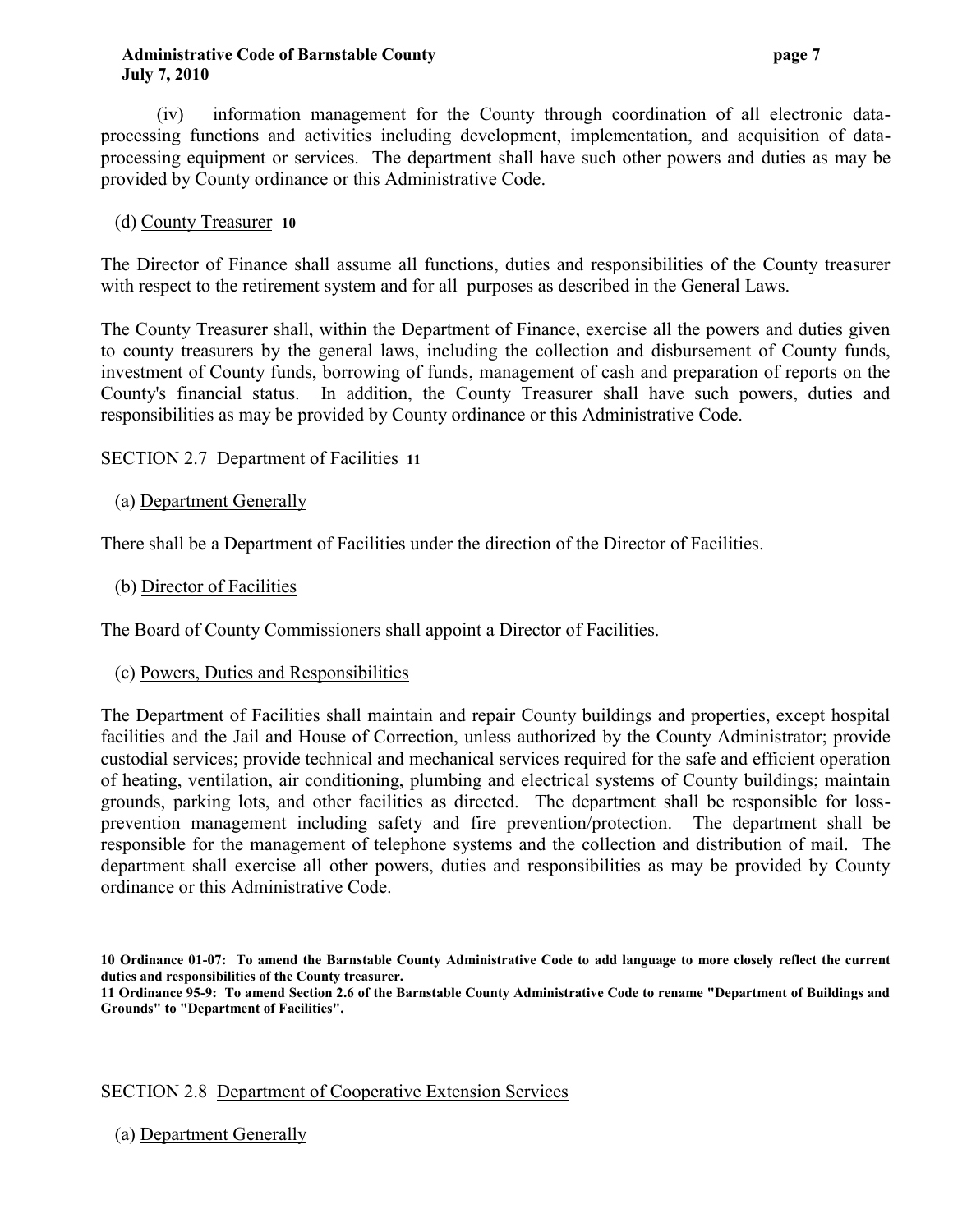#### **Administrative Code of Barnstable County page 8 July 7, 2010**

There shall be a Department of Cooperative Extension Services under the direction of the Director of Cooperative Extension Services (County Agent).

# (b) The Director of Cooperative Extension Services (County Agent)

The Board of County Commissioners shall appoint a Director of Cooperative Extension Services (County Agent).

# (c) Powers, Duties and Responsibilities

The Department of Cooperative Extension Services shall serve as a link between the people of Barnstable County and the staff and research facilities at the College of Food and Natural Resources at the University of Massachusetts. The department shall disseminate and encourage the application of research-generated knowledge and leadership techniques to individuals, families and communities. The department shall establish educational programs which may include, but are not limited to: nutrition, diet and health; marine and freshwater resources; water quality, conservation and management; conservation, development and utilization of natural resources; agriculture, home horticulture and green industries, human resources development; family strength and economic security; and community change, planning and management. The department shall provide educational, leadership and life skills opportunities and training for County youth through the 4-H program. The department shall work in cooperation with other agencies and organizations in providing educational materials and assistance, information and guidance, and person-to-person counseling. The department shall have such other powers, duties and responsibilities as may be provided by County ordinance or this Administrative Code.

# SECTION 2.9 Department of Land Registration and Recording

# (a) Department Generally

There shall be a Department of Land Registration and Recording under the direction of the Register of Deeds.

# (b) Register of Deeds, Mode of Selection, Term of Office **12**

There shall be an elected Register of Deeds as provided by law.

# (c) Powers, Duties and Responsibilities

The department shall have general charge and superintendence of the Barnstable County registry of deeds and all of the books, records, deeds, and other papers belonging thereto and shall be responsible for

#### **12 Ordinance 01-06: To amend language of the Barnstable County Administrative Code to reflect that the Register of Deeds shall be an elected official, as provided for in special legislation.**

the management and exercise of all the powers, duties and responsibilities assigned to the registers of deeds by the general laws, including chapters thirty six and one hundred and eighty-five thereof. The department shall also have responsibility for collecting deeds-excise taxes in accordance with chapter sixty-four D of the general laws and with County Ordinance 89-3. The department shall have such additional responsibilities as may be provided by County Ordinance or this Administrative Code.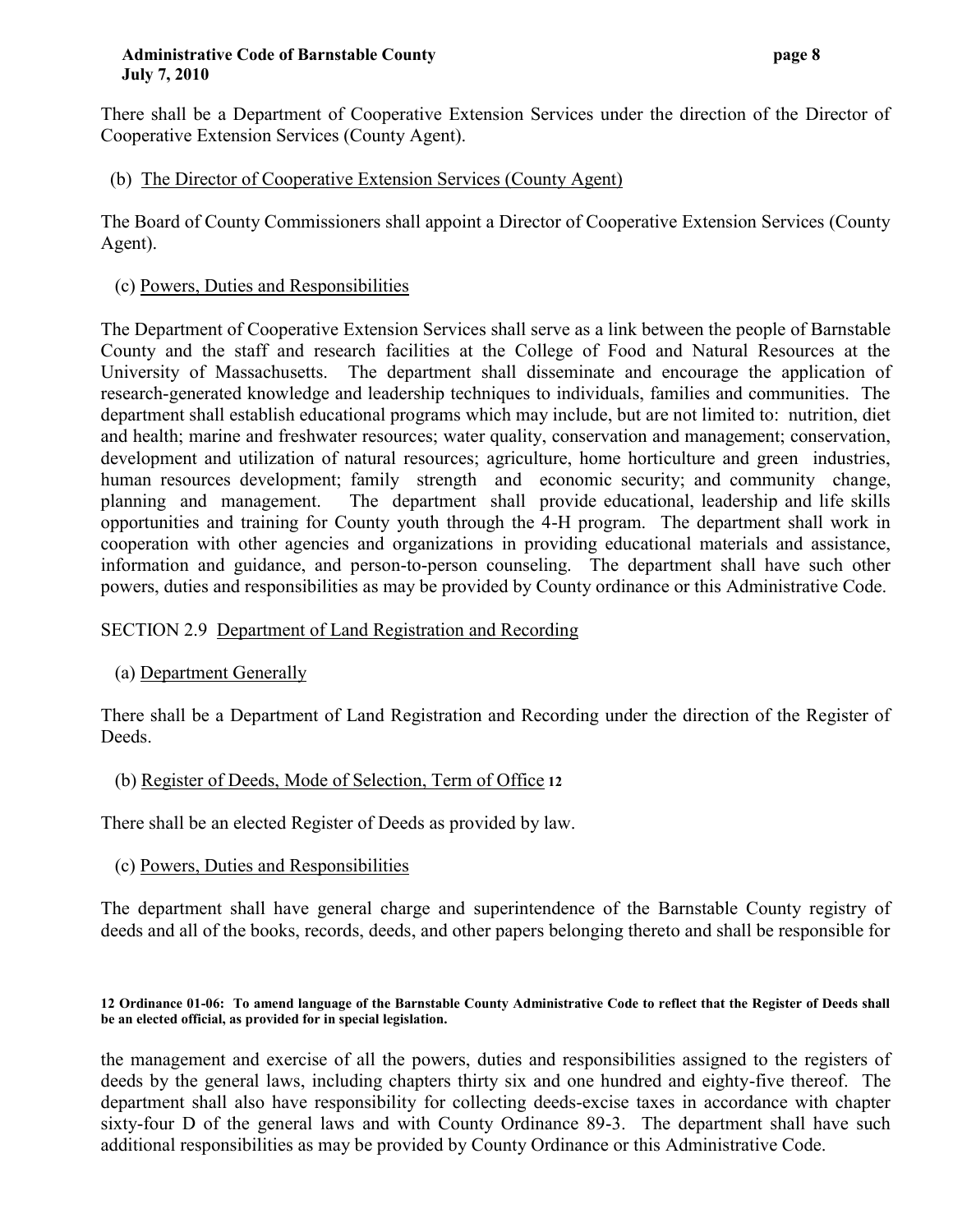#### SECTION 2.10 Department of Health and the Environment **13**

#### (a) Department Generally

There shall be a Department of Health and the Environment under the direction of the Director of Health and the Environment.

(b) Director of Health and the Environment

The Board of County Commissioners shall appoint a Director of Health and the Environment.

#### (c) Powers, Duties and Responsibilities

The Department of Health and the Environment shall have the following powers, duties and responsibilities: to plan, develop and implement programs which provide for, protect, and promote the public health of County residents by providing comprehensive health services in such areas as community-health nursing, environmental health; and to maintain a water-quality testing laboratory. The department shall have such other powers, duties and responsibilities as may be provided by County Ordinance or this Administrative Code.

#### SECTION 2.11 Department of Dredging **14**

(a) Department Generally

There shall be a Department of Dredging under the direction of the Dredge Superintendent.

(b) Dredge Superintendent

The Board County Commissioners shall appoint a Dredge Superintendent.

#### (c) Powers, Duties and Responsibilities

The Department of Dredging shall be responsible for conducting maintenance dredging on behalf of the towns. The Dredge Superintendent is responsible for ensuring the safe and efficient operation of the dredge and associated equipment. There shall be established a Dredge Advisory Committee responsible for developing the dredge schedule and recommending the dredge rate each fiscal year.

**13 Ordinance 93-3: To amend Section 2.9 of the Barnstable County Administrative Code to remove the powers, duties and responsibilities of Human Services from the Department of Health, Human Services and Environment and rename such department the "Department of Health and the Environment.**

**14 Proposed Ordinance 01-10: To amend Part 2, Section 2, of the Barnstable County Administrative Code to add and amend language for the Department of Dredging.**

#### SECTION 2.12 Department of Human Services **15**

(a) Department Generally

There shall be a Department of Human Services under the direction of the Director of Human Services.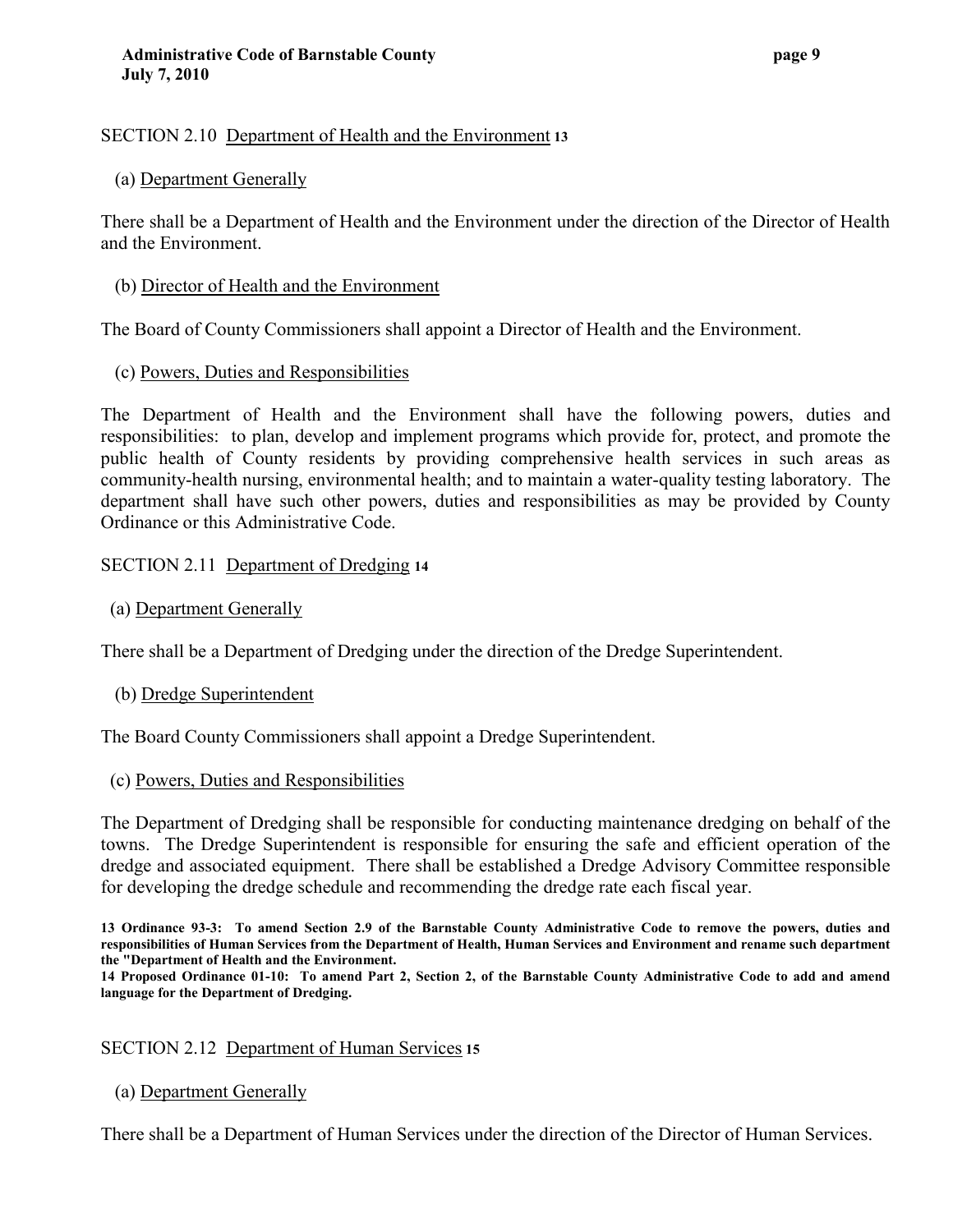## (b) The Director of Cooperative Extension Services (County Agent)

The Board of County Commissioners shall appoint a Director of Human Services.

## (c) Powers, Duties and Responsibilities

The Department of Human Services shall have the following powers, duties and responsibilities: to plan, develop and implement programs which enhance the overall delivery of human services in Barnstable County; to promote the health and social well being of County residents through regional efforts designed to improve coordination and improve efficiency of human services; to serve as the liaison to the Barnstable County Health and Human Services Advisory Council. Human services shall be construed to include health services. The department shall be responsible for the delivery of such human-service programs as the County establishes to serve the needs of County residents. The Office of County Sheriff shall continue to provide human-service programs directed at dealing with overcrowding in the Jail and House of Correction and such programs to deter criminal activity. The Director of Human Services shall be responsible for the coordination of programs provided by the department with those provided by the Office of the County Sheriff. The department shall have such other powers, duties and responsibilities as may be provided by County Ordinance or this administrative code.

#### Section 2.13 Children's Cove **16**

#### (a) Department Generally

There shall be a Children's Cove and the Islands Advocacy Center under the direction of the Director of Children's Cove.

#### (b) Director of Children's Cove

The Board of County Commissioners shall appoint a Director of Children's Cove.

#### (c) Powers and Duties

Children's Cove: Cape Cod and the Islands Advocacy Center shall be the child advocacy center on Cape Cod. This department shall be developed and continued through a working partnership among Barnstable County, the Cape and the Islands District Attorney's Office, the Massachusetts Department of

**<sup>15</sup> Ordinance 93-4: To add Section 2.10 to the Barnstable County Administrative Code language for the Department of Human Services.**

**<sup>16</sup> Ordinance 98-24: To amend the Barnstable County Administrative Code through the addition of Children's Cove as a department of the County.**

Social Services, the Massachusetts Department of Mental Health, and the Cape Cod Hospital. The Cove shall house the Sexual Abuse Investigation Network for Barnstable County and provide multidisciplinary investigation into children's sexual abuse. The Cove shall also coordinate the provision of services to victims and their families, provide education to families, fellow professionals and the public on issues concerning the prevention, intervention and investigation of child sexual and physical abuse.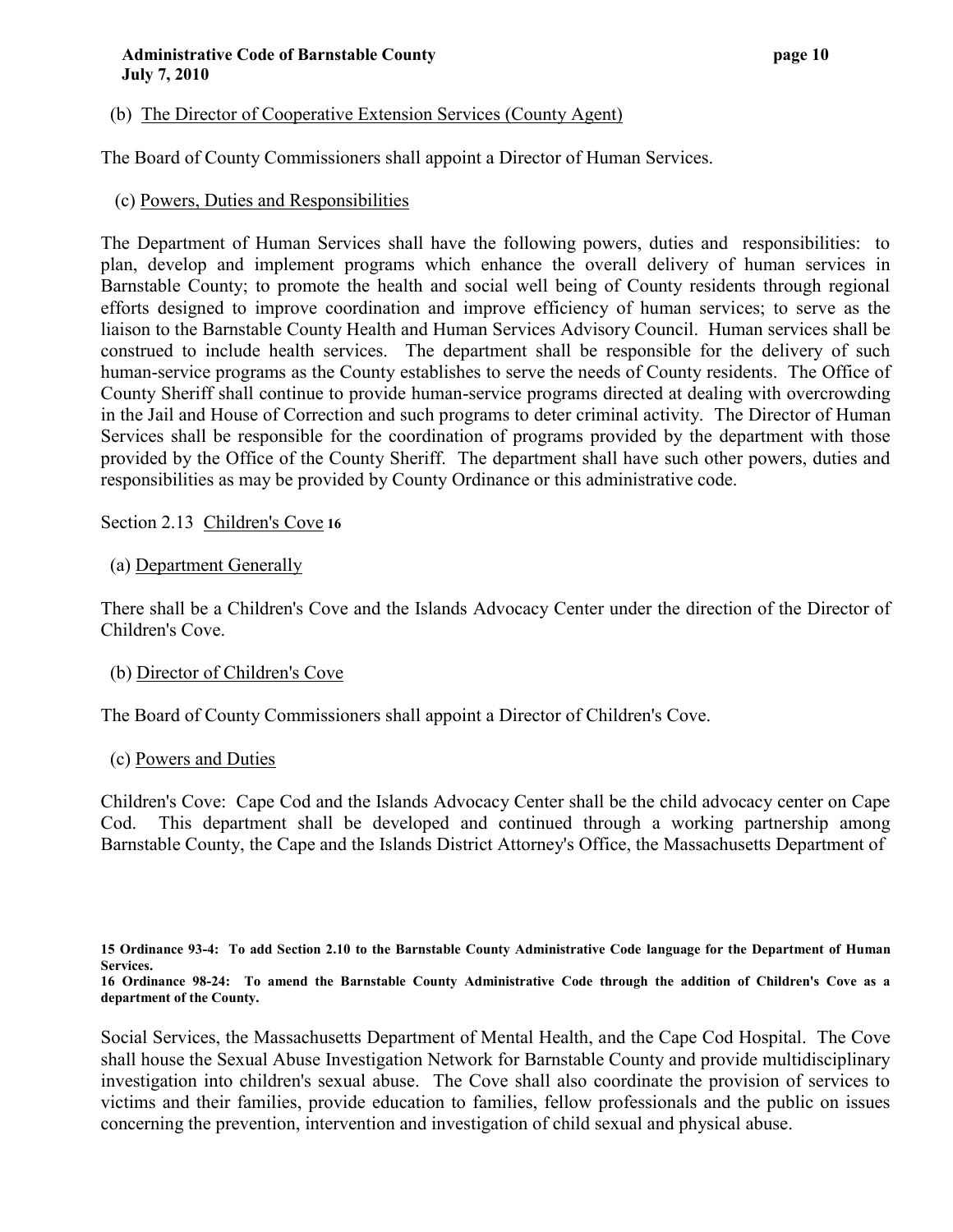## (d) Children's Cove Advisory Board and Executive Committee **17 31**

There shall be established a Children's Cove Advisory Board for the purpose of advising the County Commissioners on the goals, objectives, and activities of the Children's Cove: Cape Cod and the Islands Child Advocacy Center.

The Advisory Board shall consist of up to 26 members to be selected as follows: the partner agencies Barnstable County, the Cape and Islands District Attorney's Office, the Massachusetts Department of Social Services, the Massachusetts Department of Mental Health, and Cape Cod Hospital each shall have up to two members, who shall be standing members of the Board; the Barnstable County Commissioners shall appoint up to sixteen other representatives from other Cape Cod Community based agencies that provide services in a field related to the activities of the Children's Cove. Each of the appointees shall have a term of one year and may be appointed to serve successive terms.

The Chair of the Advisory Board shall be a partner agency, and annually the Chair position will rotate among the five partner agencies. The Chair shall serve in this capacity for one year beginning in September of each year. The Advisory Board will meet at least quarterly of each year and shall make recommendations on the operations and funding of the Children's Cove to the Barnstable County Commissioners.

Their shall be established from among the members of the Advisory Board an Executive Committee consisting of seven members to be selected as follows: one representative each from the five partner agencies, two members from the community based agencies. The Executive Committee shall meet at least bi-monthly and shall review issues of importance to the Children's Cove, and make reports and recommendations to the full Advisory Board.

#### SECTION 2.14 Fire Training Academy **18**

(a) Department Generally

There shall be a Department of Fire Training under the direction of the Director of Fire Training.

#### (b) The Board of County Commissioners shall appoint a Director of Fire Training.

(c) Powers, Duties and Responsibilities

The Department shall be responsible for implementing the Barnstable County Fire Training Program.

**17 Ordinance 01-24: To amend Part 2, Section 2 of the Barnstable County Administrative Code to amend the term of office provisions for Children's Cove Advisory Board appointees.**

**31 Ordinance 07-02: To amend Section 2.13 of the Barnstable County Administrative Code to add and amend language for the Children's Cove Advisory Board and Executive Committee.**

**18 Ordinance 01-14: To amend the Barnstable County Administrative Code to add language so that the existing Fire Training Academy is a department of the County.**

The Director of Fire Training is responsible for developing, marketing and overseeing training courses for fire and police training.

The Director is responsible for supervising instructional services and vendors at the Academy.

SECTION 2.15 Department of Public Safety **19**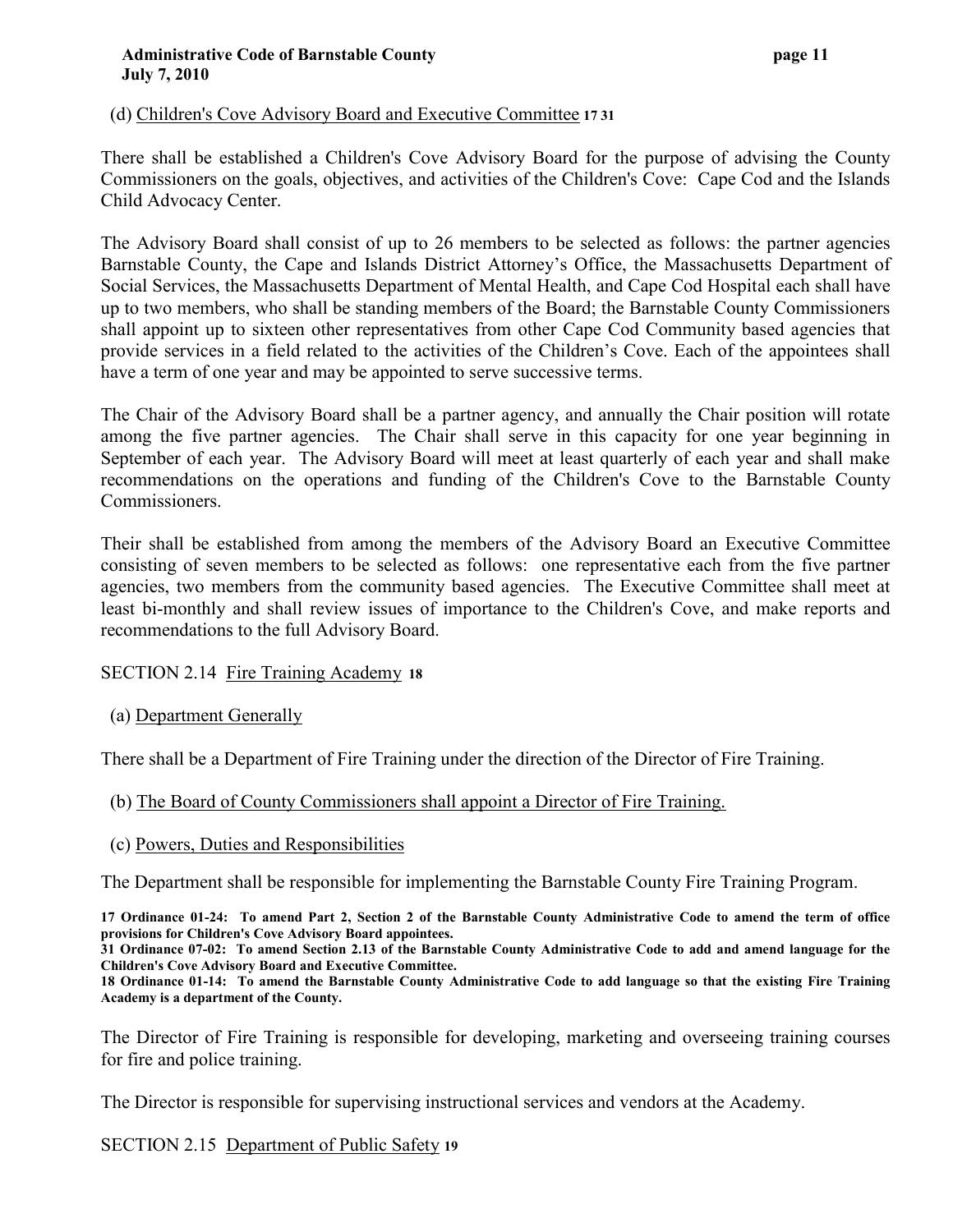## (a) Department Generally

There shall be a Department of Public Safety under the direction of the Director of Public Safety.

## (b) Director of Public Safety

The County Sheriff, elected by the voters, shall by virtue of such election also serve as the Director of Public Safety, provided, however, that if the Office of County Sheriff shall cease to be a County office or its relationship to the County government is otherwise altered by state law, the Board of County Commissioners shall relieve the County Sheriff of responsibilities as Director of Public Safety and appoint some other qualified person so to serve. In the event of the full assumption of costs by the Commonwealth of the maintenance and operation of the Barnstable County Jail and House of Correction and Department of Public Safety, nothing in this Administrative Code shall be construed or considered to be a transfer of other statutorily authorized facilities and functions of the Office of County Sheriff including all books, papers, records, documents, equipment, land, interest in land, buildings, facilities and other property, both real and personal, which, immediately prior to the effective date of this Code, are in the custody of the County Sheriff and/or the Board of County Commissioners.

#### (c) Powers, Duties and Responsibilities

The Department of Public Safety shall have the following powers, duties and responsibilities:

(i) to maintain a bureau of criminal investigation and a school for the training of deputy sheriffs, constables, and police officers and shall provide such instruction in the use of firearms, criminal investigation and detection, the prosecution of criminal cases in court and such other instruction as may be necessary for thorough training of persons in the prevention, detection and prosecution of crime; and to provide technical assistance to deputy sheriffs, constables and police officers in criminal investigations and for assisting the County Sheriff in criminal matters;

(ii) to maintain a school for the training of fire fighters and shall provide instruction in fire fighting, fire prevention and such other instruction as may be considered necessary;

(iii) to maintain a radio broadcasting system for use in police work and for the promotion of public safety;

(iv) to maintain a drug-abuse information bureau which may collect, receive and disseminate to appropriate law-enforcement agencies information relative to illegal traffic in narcotic drugs, identify

**19 Ordinance 01-08: To amend the Barnstable County Administrative Code to insert the words "and Department of Public Safety" in paragraph (b).**

persons engaged in such traffic and any information relative thereto as will aid in the enforcement of laws relative to the sale, possession or use of narcotic drugs;

(v) to establish and maintain such programs, activities and administrative support services to renderpolice, fire-protection, emergency or civil-defense services to municipal governments within the County as may be required in accordance with any contract with one or more such municipalities; and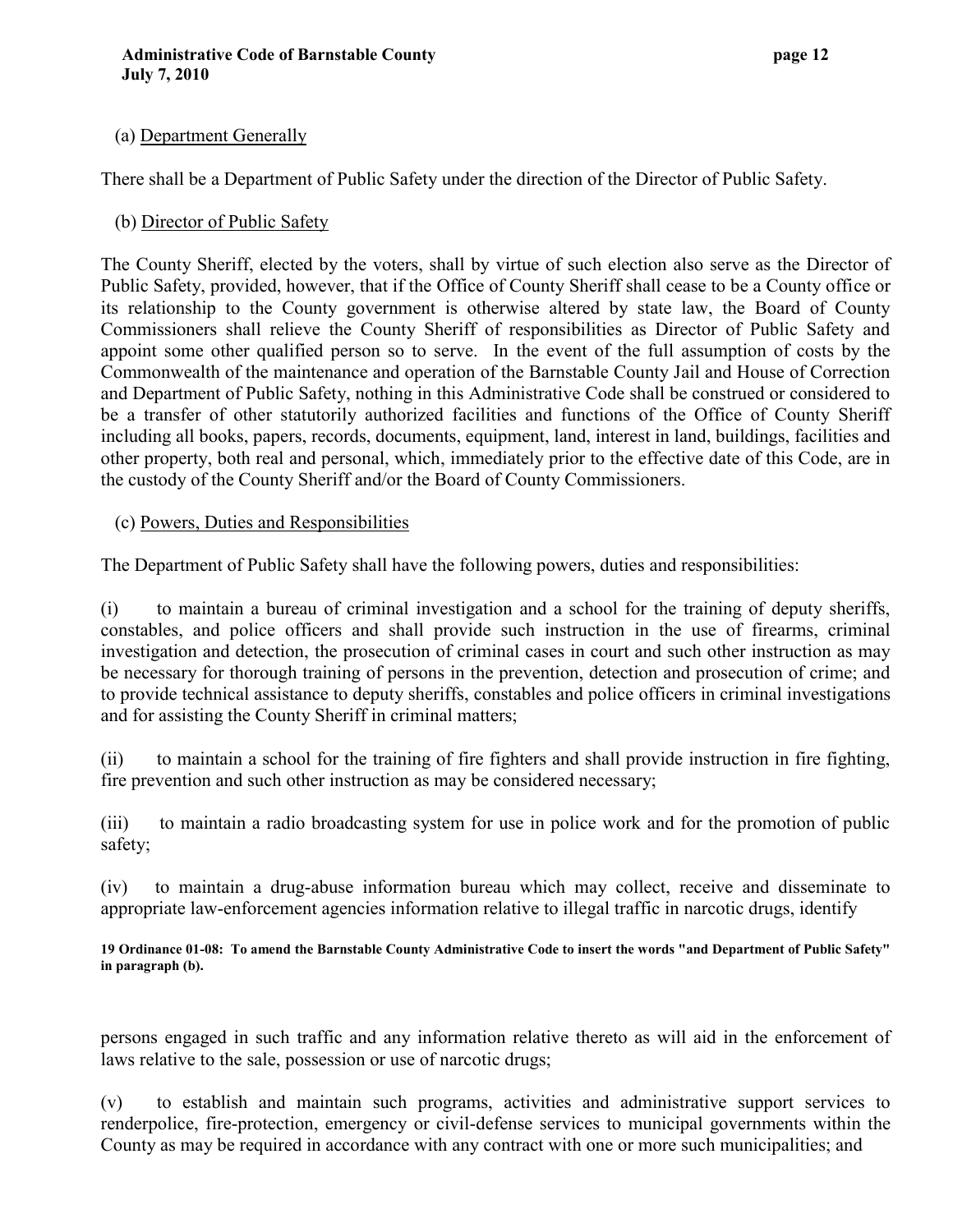(vi) to coordinate activities with the Office of the County Sheriff. The department shall have suchother powers, duties and responsibilities as may be provided by County ordinance of this Administrative Code.

## SECTION 2.16 Regional Planning Agency/Cape Cod Commission **20**

## (a) Department Generally

There shall be a Regional Planning Agency/Cape Cod Commission under the direction of the Cape Cod Commission.

## (b) Director of Cape Cod Commission

The Board of County Commissioners shall appoint a Director of Planning and Development who may also serve as Executive Director of the Cape Cod Commission.

## (c) Powers, Duties and Responsibilities

The Cape Cod Commission shall be responsible for the conduct of research and the development of programs related to industrial, business, economic, land use, water use, coastal management, transportation, waste management, conservation, recreation and other environmental conditions of the County. The department shall have the responsibilities for any regional planning function or activity for the County established by special law or the laws of the Commonwealth. The department shall assume all responsibilities, duties, and powers in accordance with chapter seven hundred and sixteen of the acts of nineteen hundred and eighty-nine, including, but not limited to, the preparation of a proposed regional policy plan and proposed amendments thereto, assistance to municipalities in their completion of local comprehensive plans, and the development of guidelines and regulations for districts of critical planning concern. The department shall also supervise the process of reviewing developments of regional impact. The department shall have such other powers, duties and responsibilities as may be provided by County ordinance or this Administrative Code.

## PART 3. MULTIPLE MEMBER BODIES, IN GENERAL

SECTION 3.1 Establishment of Multiple Member Bodies

**20 Ordinance 01-09: To amend the Barnstable County Administrative Code to revise language from the Department of Planning and Development to Regional Planning Agency/Cape Cod Commission.**

#### (a) Multiple Member Bodies Established by County Ordinance **21**

In accordance with provisions of BCHRC § 3-5, the Board of County Commissioners shall appoint multiple member bodies established by County ordinance or this Administrative Code.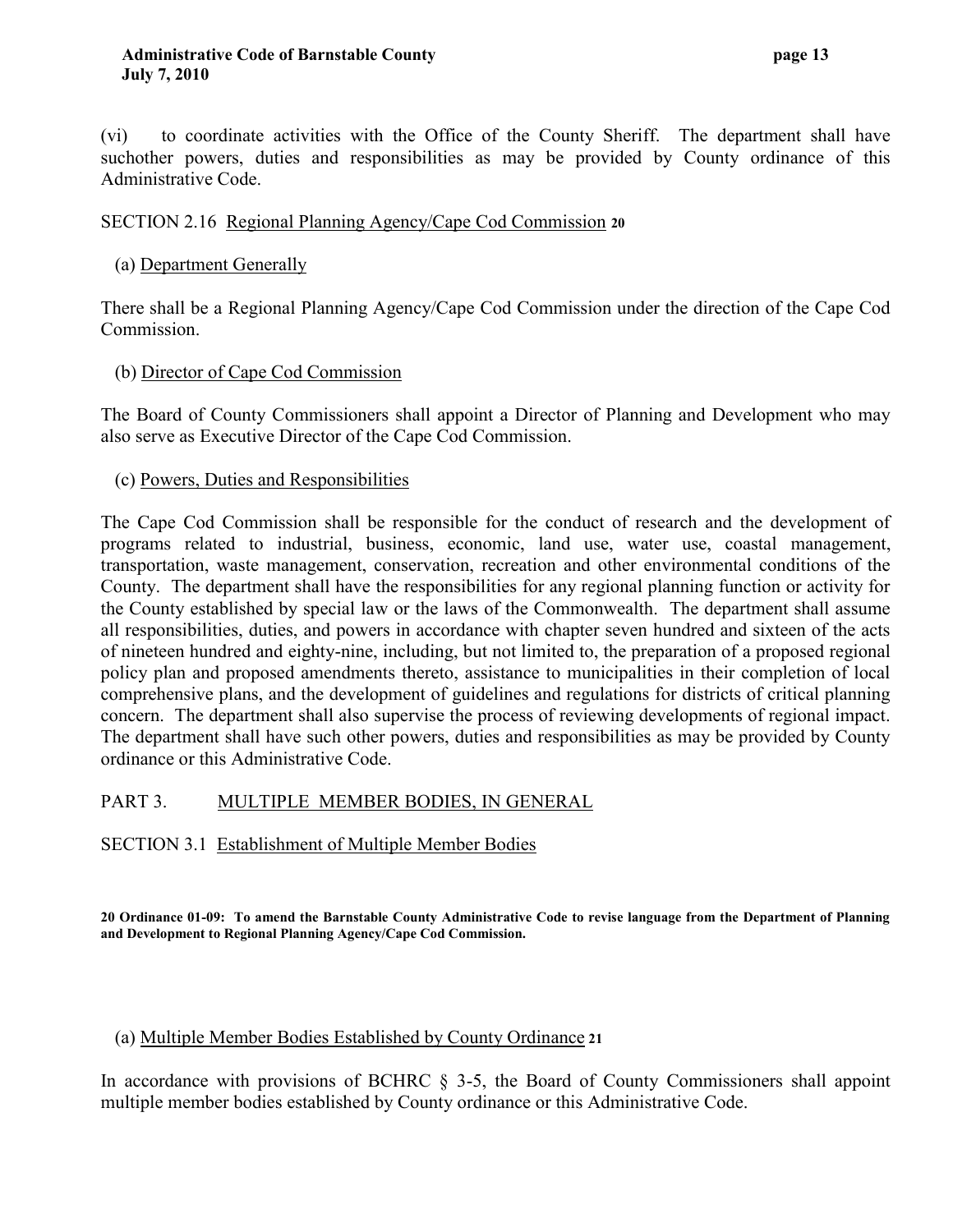#### **Administrative Code of Barnstable County page 14 July 7, 2010**

The terms of office and the number of members appointed shall be in the manner provided by any such ordinance or by this Administrative Code and, unless otherwise provided, shall be consistent with Section 3.2 of this Code. Multiple member bodies may require staff. If a multiple member body has staffing requirements, the staff and the organization of such staff shall be included in ordinances submitted to the Assembly of Delegates.

## (b) Multiple Member Bodies Established by the Board of County Commissioners

The Board of County Commissioners may by vote from time to time appoint multiple member bodies to assist and advise on the conduct of County business. In a manner consistent with Sections 3.2 and 3.3 of this Code, the vote establishing a multiple member body shall state the number of members of such body, their terms of office and the functions, purposes and responsibilities of such body.

## (c) Multiple Member Bodies Established by Departments

Upon notification to the Board of County Commissioners, County departments may from time to time appoint multiple member bodies to assist and advise on the conduct of departmental business. The number of members, terms of office and purpose and functions of such multiple member bodies shall be established in a manner consistent with Sections 3.2 and 3.3 of this Code and shall be forwarded to the Board of County Commissioners for approval.

## (d) Personnel **22**

The Board of County Commissioners may appoint staff for multiple member bodies. The hiring and conduct of staff shall be consistent with County personnel policies and Section 1.2, 1.3 and 1.4 of the Code.

## SECTION 3.2 Standards for the Appointment of Members to Multiple Bodies

The Board of County Commissioners, when making appointments to multiple member bodies, shall consider the following general standards:

- (i) such members shall be residents of the County;
- (ii) such members shall be selected in a manner to represent a reasonable geographic
- distribution of membership; and

(iii) such members shall be selected based on knowledge, subject-matter expertise and prior experience.

**21 Ordinance 98-22: to amend Section 3.1, Multiple Member Bodies, In General, of the Barnstable County Administrative Code by adding language dealing with staff for multiple member bodies. 22 Ordinance 01-13: To amend the Barnstable County Administrative Code to add reference to newly established Section 1.4 o this Code.**

## SECTION 3.3 Procedures for Multiple Member Bodies

Multiple Member Bodies shall provide in writing to the Board of County Commissioners for approval the purpose and function of the body, the number of members, the terms of their appointment and the appointing authority. Each multiple member body shall keep minutes and accurate records.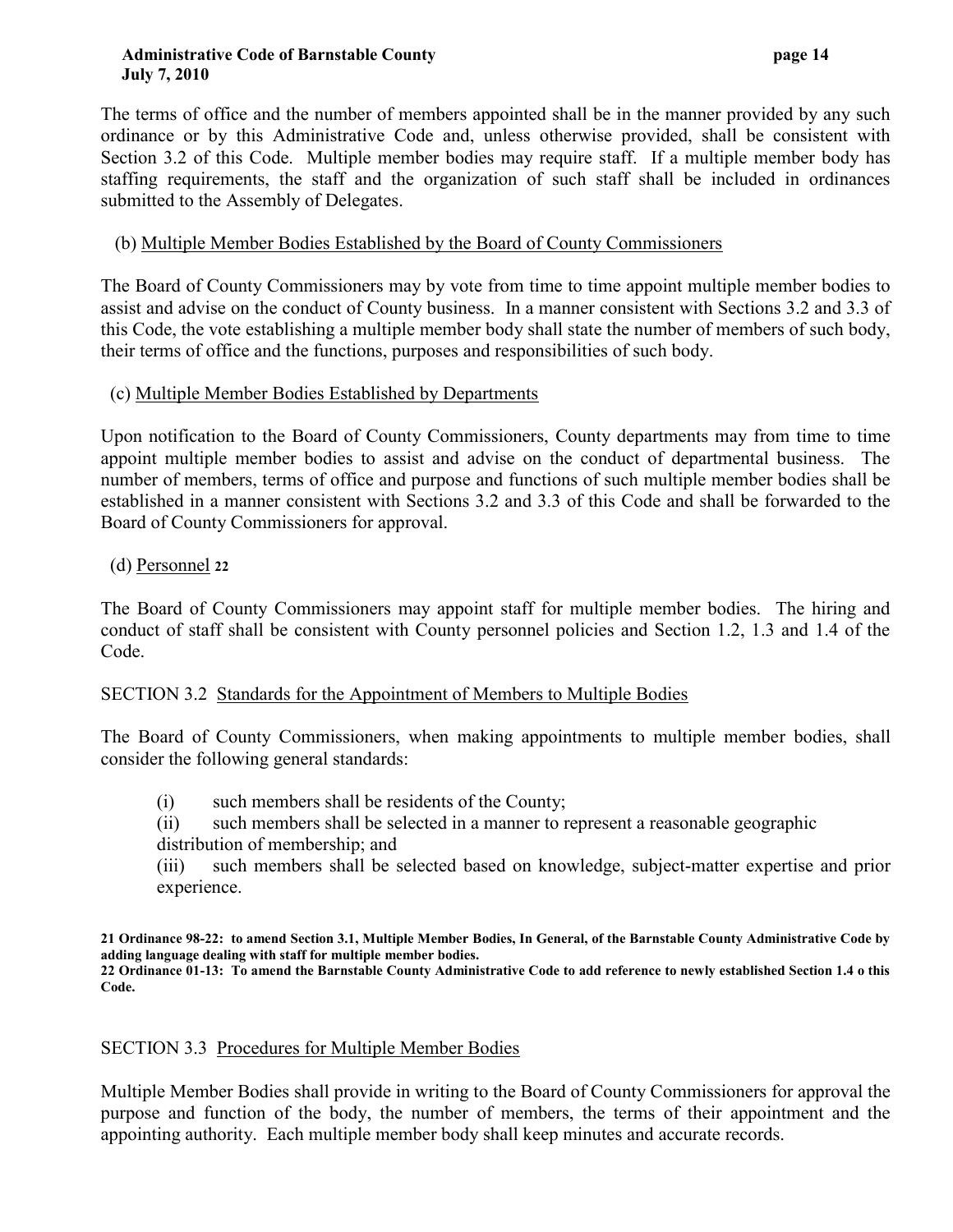# PART 4. MULTIPLE MEMBER BODIES, IN PARTICULAR **23**

## SECTION 4.2 Barnstable County Health and Human Services Advisory Council **31 34**

## (a) Composition, Eligibility

Membership in the Barnstable County Health and Human Services Advisory Council shall be open to individuals representing public and private institutions and organizations with an interest in health and human service needs of Barnstable County, and the representatives of consumers of health and human services. The Board of County Commissioners shall encourage participation from organizations representing consumers, ethnic and minority groups, varied professional areas and all geographic regions of the County.

The members of the Barnstable County Health and Human Services Advisory Council shall be selected to represent as broad and varied a base as possible in relation to geographic regions, age groups, socioeconomic backgrounds, ethnic populations and professional disciplines. At least one member of the Barnstable County Health and Human Services Advisory Council shall be a person not representing an agency, whether public or private, in the service delivery system.

In order to achieve this broad representation, a member and alternate will be solicited for appointment from Countywide associations and collaborative networks, working groups, and task forces, in the areas of healthcare services and human services. Nominations for appointment should be solicited from a wide range of such Countywide associations, collaborative networks, working groups, and task forces, including but not limited to:

- \* Barnstable County Task Force on Youth
- \* Cape and Islands Community Health Network
- \* Lighthouse Health Access Alliance
- \* The Human Condition Steering Committee
- \* Cape and Islands Partnership on Older Adults
- \* Regional Domestic Violence Council
- \* Cape Cod Community Health Center Network
- \* Coordinating Council for the Homeless
- \* Cape Cod Healthcare Community Benefits Advisory Council
- \* Cape Cod Council of Churches

**23 Ordinance 01-12: To amend the Barnstable County Administrative Code to remove reference to multiple member bodies which are no longer in existence and renumber the Administrative Code accordingly.**

**31 Ordinance 07-02: To amend Section 2.13 of the Barnstable County Administrative Code to add and amend language for the Children's Cove Advisory Board and Executive Committee.**

**34 To amend Section 4.2, Barnstable County Health and Human Services Advisory Council of the Barnstable County Administrative Code to provide for changes to the Barnstable County Health and Human Services Advisory Council.**

- \* National Association for the Mentally Ill, Cape Cod
- \* Tri-County AIDS Consortium

\* Regional collaborations and consortia: Cape Cod Neighborhood Support Coalition (Upper Cape), Lower/Outer Cape Community Coalition (Lower/Outer Cape) and the Cape Cod Multicultural Committee (Together We Can - Mid-Cape)

\* A representative of the town health departments from each of the four regional of Barnstable County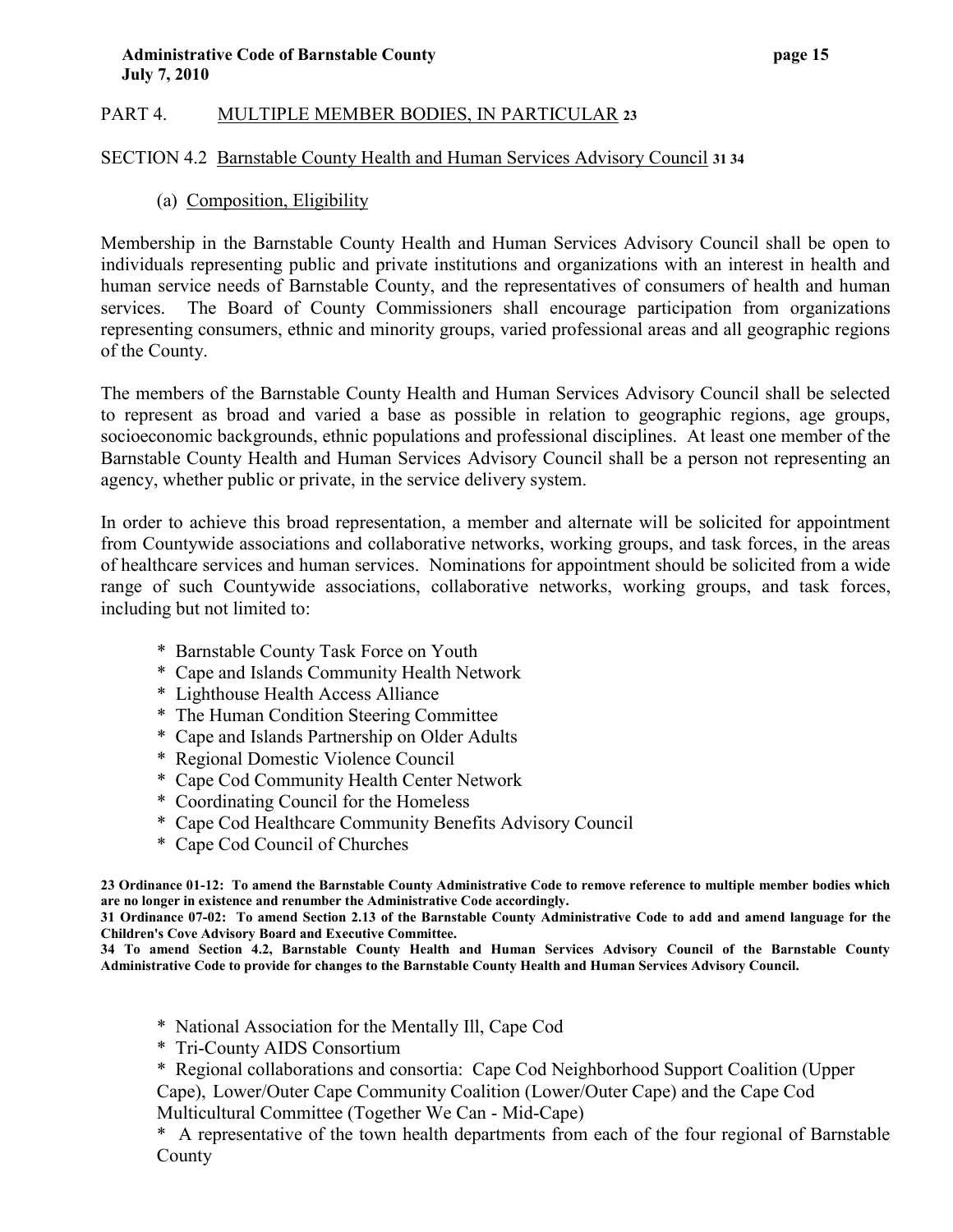- \* At least one consumer of healthcare and/or human services
- \* A representative of the Substance Abuse Treatment community
- \* Any additional At-Large members appointed by the Barnstable County Commissioners

The Board of County Commissioners shall establish a schedule for application deadlines and appointments. Each of the entities given above, and others as selected by the County Commissioners, shall nominate to the County Commissioners for their consideration an individual to represent their group's particular Human Service area.

## (b) Powers, Duties and Responsibilities

The Barnstable County Health and Human Services Advisory Council, in conjunction with the Barnstable County Department of Human Services, shall be responsible for providing advice concerning the human service needs of Barnstable County. Human Services shall be construed to include health services. The Barnstable County Health and Human Services Advisory Council shall make rules, regulations and by-laws governing the conduct of the Council's business and deliberations. The general responsibilities of the Barnstable County Health and Human Advisory Council in conjunction with the Barnstable County Department of Human Services shall include the following:

- (i) To identify human service needs, programs and resources
- (ii) To establish priorities for human services:
- (iii) To provide information to appropriate agencies regarding the allocation of funds for human services:
- (iv) To assist in the mobilization of new resources and funding for the purpose of filling service gaps, and coordinating human services within the County;
- (v) To assist in developing procedures for reviewing, monitoring and evaluating services:
- (vi) To provide relevant information on human services to the state, the County and local communities to promote public support and utilization of services:
- (vii) To encourage citizen participation in the process of planning human services: and
- (viii) To produce an annual report that will be included in the Barnstable County Annual Fiscal Year Report.

A major and specific responsibility of the Barnstable County Health and Human Services Advisory Council is to assist the Barnstable County Department of Health and Human Services in the development of a Barnstable County Health and Human Services Plan to prioritize issues for action by the County government. Such action may include, but is not limited to, financial assistance: investment in the development of new, expanded, or modified services and programs: advocacy: public awareness: request for federal or state funding: and the purchase of services for the County's residents.

In order to carry out these responsibilities, the Barnstable County Health and Human Services Advisory Council shall meet no fewer than three times per year, although subcommittees, task forces and/or working groups may be formed to conduct specific works as needed.

The work of the Barnstable County Health and Human Services Advisory Council shall be coordinated and chaired by the Department of Human Services, which department shall have the responsibility to call and coordinate Council meetings: originate, research, develop and disseminate such needs assessments, studies, health status indicators, and other demographic information and data as are necessary to the Councils work: and serve as liaison between the Council and the Barnstable County Commissioners, Assembly of Delegates, and the public.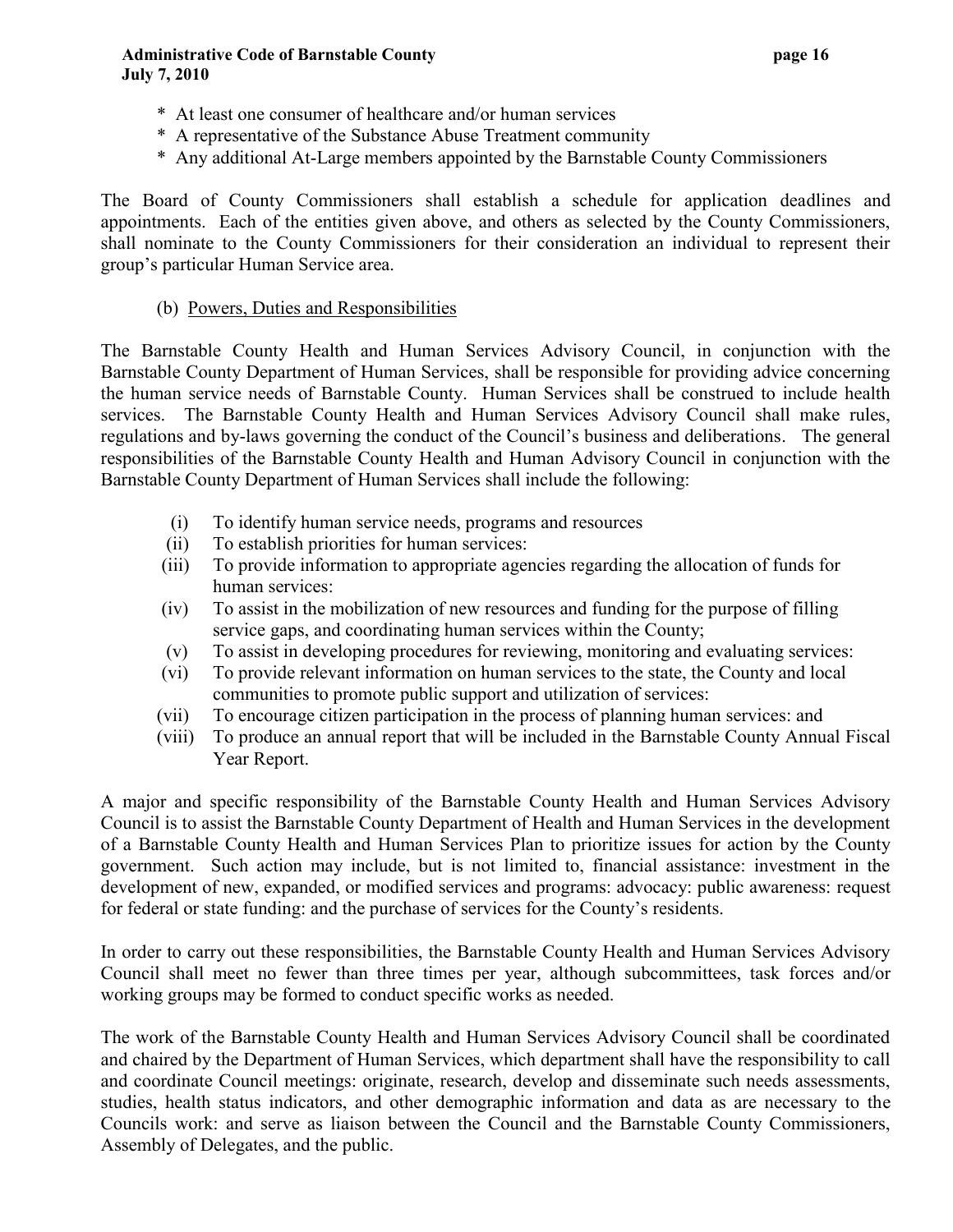# (c) Appointment and Term **<sup>33</sup>**

Advisory Council Members shall be appointed by the Barnstable County Commissioners. In 2009, appointment terms shall be as follows: one-third of the membership shall be appointed for a one (1) year term, one-third of the membership shall be appointed for a two (2) year term, and one-third of the membership shall be appointed for a three (3) year term. Thereafter, each subsequent appointment to the Council shall be for a term of three years. Nominations of mew members, nominations of existing members for additional three year terms, and nominations to fill vacancies will be submitted to the Barnstable County Commissioners through the Barnstable County Department of Human Services by the group, association, or task force to which the vacancy applies.

## SECTION 4.6 Cape Cod Commission

There shall be a Cape Cod Commission as provided in paragraphs (b) through (e) of section three of chapter seven hundred and sixteen of the acts of nineteen hundred and eighty-nine.

## SECTION 4.7 Barnstable County HOME Consortium **24**

## (a) Composition, Term of Office

There shall be a Barnstable County HOME Consortium Advisory Council consisting of seventeen members appointed by the Board of County Commissioners for a term of three years. The council shall include a representative from each of the fifteen towns and two at large members. The County Commissioners will seek and consider nominations from the Board of Selectmen or Town Manager. At least two members of the council shall be minorities. Membership in the council shall be open to individuals and those representing public and private institutions and organizations with interest in the affordable housing needs of Barnstable County. The County Commissioners shall encourage participation from organizations representing consumers, minority groups, and varied professional areas. The Cape Cod Commission's Affordable Housing Specialist shall serve as an ex officio member.

#### (b) Powers, Duties, and Responsibilities

The Barnstable County HOME Consortium Advisory Council shall advise and make recommendations to the County Commissioners regarding the administration and funding of activities to be undertaken by the Barnstable County HOME Consortium. The responsibilities of the council shall include, but not be limited to the following:

#### **24 Ordinance 92-3: to amend the Barnstable County Administrative Code to add Section 4.7, Barnstable County HOME Consortium.**

 **33 Ordinance 94-1: to change Section 4.8, Section 2, Cape Cod Economic Development Council**.

(i) develop program description of the Barnstable County HOME Program;

(ii) draft ordinance containing procedures for administration of Barnstable County HOME Program for County Commissioners to submit to the Assembly of Delegates;

(iii) draft the Barnstable County HOME Consortium's Comprehensive Housing Afford-ability Strategy as required by the Cranston-Gonsalez National Affordable Housing Act of 1990;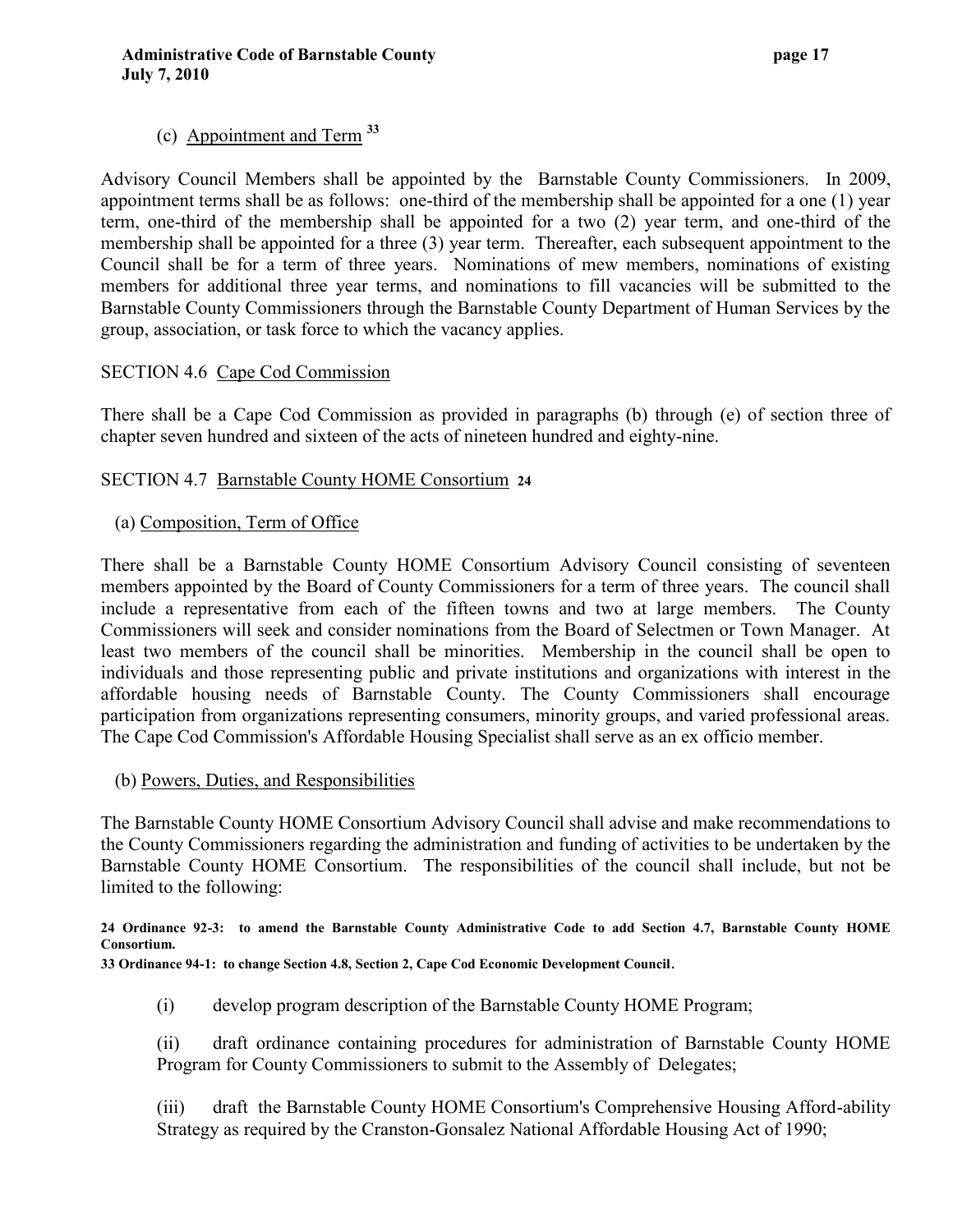- (iv) establish sub-committees to examine issues and submit reports to council; and
- (v) report regularly to, or at the request of, the County Commissioners.

The Barnstable County HOME Consortium Advisory Council shall have such responsibilities, powers, and duties as may be provided by County ordinance or this Administrative Code.

#### SECTION 4.8 Cape Cod Economic Development Council **25, 26, 27, 31**

#### (a) Goals and Functions of the Cape Cod Economic Development Council **28**

There shall be a Cape Cod Economic Development Council (CCEDC) established as a part of Barnstable County government and subject to the rules and regulations of the County. The CCEDC shall be responsible for advising the County with respect to economic development policy and related matters. All of the activities and goals of the CCEDC shall be undertaken consistent with the Barnstable County Home Rule Charter, the Administrative Code of Barnstable County, the Cape Cod Commission Act, and the Regional Policy Plan for Cape Cod. The CCEDC shall have the following goals and functions:

To improve the quality of life for all residents of Barnstable County by fostering public policies and by financing through grants: activities that lead to the development of a healthy year round economy, compatible with the Cape Cod environment and culture. In carrying out its functions it will bear in mind that the future of all crucial economic sectors of the Cape (high technology, retirees and secondhomeowners, tourism, fisheries, arts and culture, aquaculture and agriculture) depends on the state of the Cape environment. The attractiveness of the Cape for economic development also depends vitally on the skills of the work force, an available high quality of life, and an efficient physical infrastructure.

#### (b) Cape Cod Economic Development Administrator **29**

The Board of County Commissioners shall appoint a Cape Cod Economic Development Council Administrator.

- (c) Powers and Duties
- **25 Ordinance 92-5: to add Section 4.8, Cape Cod Economic Development Council.**

**26 Ordinance 98-3: To amend Section 4.8 through the amendment of Ordinance 92-5, to improve the function of the Cape Cod Economic Development Council.**

**28 Ordinance 97-13: to amend Section 4.8 through the amendment of Ordinance 92-5, to improve the function of the Cape Cod Economic Development Council.**

**29 Ordinance 98-23: to amend Section 4.8, Cape Cod Economic Development Council, of the Barnstable County Administrative Code by adding new sections (b) and (c) dealing with staff hired by the Cape Cod Economic Development Council.**

The Cape Cod Economic Development Council shall establish and provide general direction of staff duties.

#### (d) Appointments to the Cape Cod Economic Development Council **30**

The Cape Cod Economic Development Council shall have fourteen members. Eleven of the members shall be nominated and appointed by the County Commissioners to represent the breadth, depth and

**<sup>27</sup> Ordinance 98-19: To amend Section 4.8 through the amendment of Ordinance 98-3.**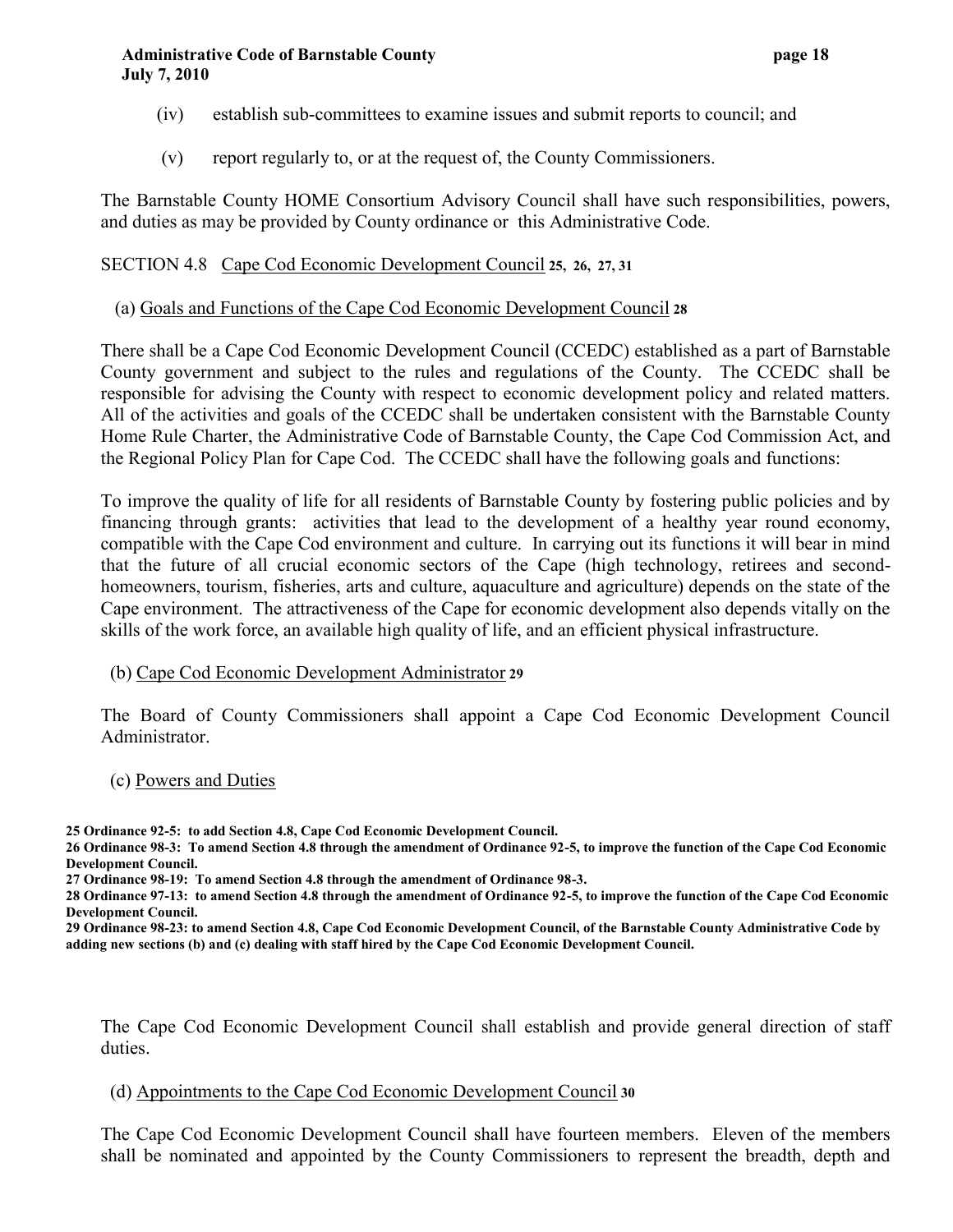diversity of the economic development community of Cape Cod. Three of the fourteen members shall be non-voting and shall be a County Commissioner, a member of the Assembly of Delegates and a member of the Cape Cod Commission.

At the first meeting of each calendar year, the CCEDC shall take nominations and elect a Chairman and Vice-Chairman who shall be members of the CCEDC. A majority of the voting members shall constitute a quorum for the transaction of any business, but the action of two-thirds of the members present and voting shall be required for any transaction.

The terms of Cape Cod Economic Development Council members in office as of December 31, 1997 shall terminate on February 27, 1998. The terms of the fourteen members appointed on or after February 27, 1998 shall run through September 30, 1998. The terms of the fourteen permanent members appointed shall be staggered such that five serve for one year, five serve for two years, and four serve for three years. All subsequent appointees shall serve for a term of three years.

## (e) General Powers and Duties of the Cape Cod Economic Development Council

Consistent with the provisions of the Barnstable County Home Rule Charter, the Administrative Code of Barnstable County, the Cape Cod Commission Act, and the Regional Policy Plan for Cape Cod, the Cape Cod Economic Development Council may act to improve the quality of life and to support and stimulate the economy by:

(i) (a) Choosing the grant areas in which CCEDC controlled funds shall be expended and recommending approval to the County Commissioners of grant applications that are directed to furthering EDC's goals; and

 (b) Supplementing EDC funds, with the approval of the County Commissioners, by applying for and receiving state, federal and private grants.

- (ii) Recommending policies to the County Commissioners in furtherance of CCEDC's mandate.
- (iii) Increasing employment opportunities for Cape Codders through:

 (a) Promoting the improvement of skill levels across the population through education and job training by working with the Regional Employment Board and educational institutions for this purpose;

- (b) Acting to secure improvements in the physical infrastructure;
- (c) Helping working families through encouraging the provision of affordable housing and increasing access to adult/child care services;
- (d) Enhancing the attractiveness of the Cape as a place to work through protecting the

**29 Ordinance 98-23: to amend Section 4.8, Cape Cod Economic Development Council, of the Barnstable County Administrative Code by adding new sections (b) and (c) dealing with staff hired by the Cape Cod Economic Development Council. 30 Ordinance 98-13: to amend Section 4.8 through the amendment of Ordinance 98-3, to extend the terms of the temporary EDC members (Transition Team).**

environment and encouraging the Cape cultural attractions; and

 (e) Working with business, labor, social service, and arts and cultural organizations to further this employment goal.

- (iv) Making recommendations for amendment, if deemed appropriate, of the Regional Policy Plan for Cape Cod pursuant to Barnstable County Ordinance 91-8.
- (v) Supporting the Cape Cod Commission's economic analysis and planning.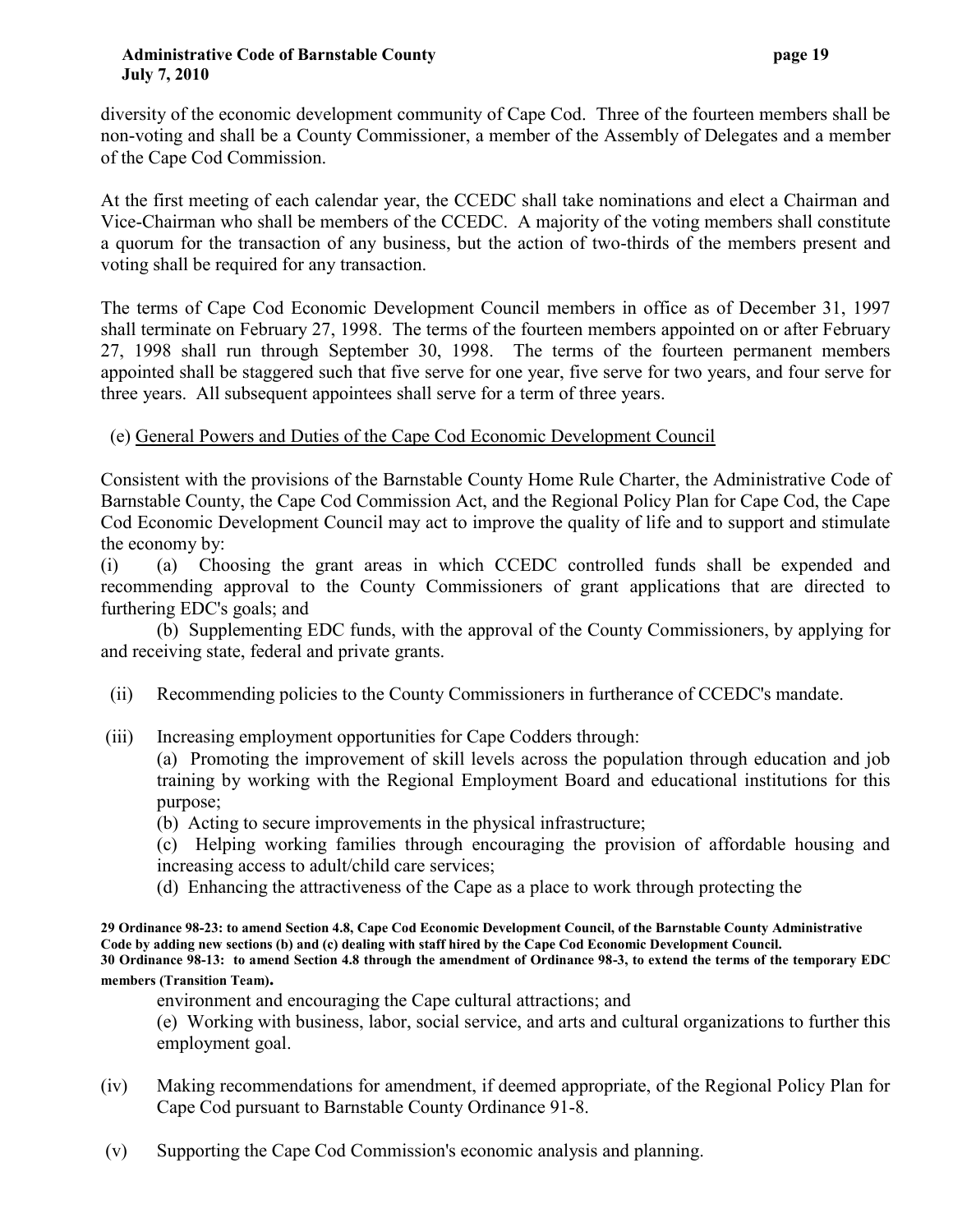- (f) Miscellaneous General Powers
- (i) To present contracts to the County Commissioners for their approval;

(ii) To recommend to the Barnstable County Commissioners the submittal of such ordinances to the Assembly of Delegates authorizing the borrowing of money, the issuance of bonds and revenue bonds, and the acquisition, conveyance, or lease of real property to further the purposes of this ordinance, as may be provided for in the Barnstable County Home Rule Charter;

(iii) To exercise general policy supervision of the staff support to the CCEDC and to review the evaluations of such staff;

(iv) To appoint subcommittees as it deems appropriate to carry out its responsibilities under this ordinance;

- (v) To adopt by-laws for the regulation of its affairs and the conduct of its business; and
- (vi) To produce an annual report which will be included in the Barnstable County Annual Fiscal Year Report.

# Section 4.9 Cape Cod Centralized Medical Emergency Dispatch Board of Trustees<sup>32</sup>

#### (a) Composition, Term of Office

There shall be a Cape Cod Centralized Medical Emergency Dispatch Board of Trustees consisting of a County Commissioner or his designee, a representative nominated by Cape Cod Healthcare, Inc. and a Fire Chief from a town located in Barnstable County and nominated by the Fire Chiefs' Association of the Cape and Islands. All nominees shall be appointed by the Barnstable County Commissioners to terms not to exceed three years. Board members may serve more than one term.

#### (b) Powers, Duties, and Responsibilities

The Cape Cod Centralized Medical Emergency Dispatch Board of Trustees shall have the following powers, duties, and responsibilities related to CMED services for and within Barnstable County:

- (i) develop inter-agency agreements for the procurement of medical dispatch services;
- (ii) analyze and approve all costs;
- (iii) develop annual budgets;

 $\overline{a}$ 

(iv) negotiate and sign contracts;

**<sup>30</sup> Ordinance 98-13: to amend Section 4.8 through the amendment of Ordinance 98-3, to extend the terms of the temporary EDC members (Transition Team).**

**<sup>31</sup> Ordinance 04-17: To amend Section 4.8, Cape Cod Economic Development Council, of the Barnstable County Administrative Code to expand the membership of the Cape Cod Economic Development Council.**

**<sup>32</sup> Ordinance 10-17: to add Section 4.9 to the Barnstable County Administrative Code establishing the Cape Cod Centralized Medical Emergency Dispatch (CMED) Board of Trustees to provide for the oversight and fiscal administration of the CMED system in Barnstable County.**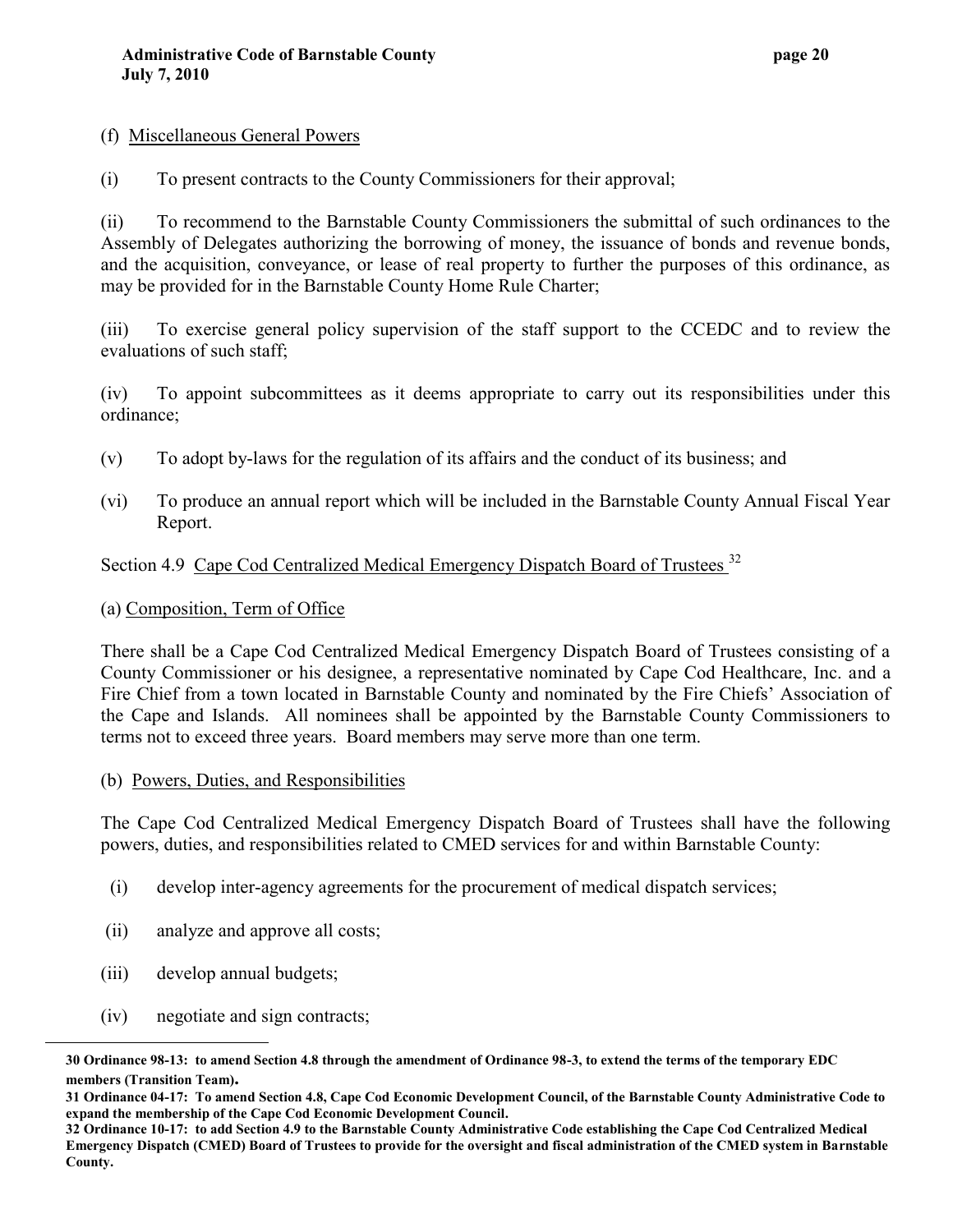- (v) collect and maintain funds; and
- (vi) provide an annual report to Commissioners and the community.

#### (c) Treasury Services

Barnstable County shall provide treasury services to the CMED Board of Trustees without additional compensation.

#### PART 5. GENERAL PROVISIONS

#### SECTION 5.1 Severability

The provisions of this Administrative Code are severable. If any provision of this Administrative Code is held to be invalid, its remaining provisions shall not be affected thereby. If the application of this Administrative Code, or any of its provisions, to any person or circumstance is held to be invalid, the application of said Administrative Code and is provisions to other persons or circumstances shall not be affected thereby.

#### SECTION 5.2 Rules of Interpretation

The following rules shall apply when interpreting this Administrative Code.

#### (a) Specific Provisions to Prevail

To the extent that any specific provision of the Administrative Code shall conflict with any provision expressed in general terms, the specific provision shall prevail.

#### (b) Number and Gender

Words imparting the singular number may extend and be applied to several persons or things; words imparting the plural number may include the singular; words imparting the masculine gender shall include the feminine gender.

#### (c) References to Laws

All references to the general laws or other acts of the Commonwealth contained in this Administrative Code are intended to include any amendments thereto and any revisions to chapters and sections or to the corresponding chapters and sections of any rearrangement of such laws or acts enacted subsequent to the enactment of this Administrative Code.

#### SECTION 5.3 Definitions

Unless another meaning is clearly apparent from the manner in which any of the following is used, the following as used in this Administrative Code shall have the following meanings:

County - The word "County" shall mean the County of Barnstable.